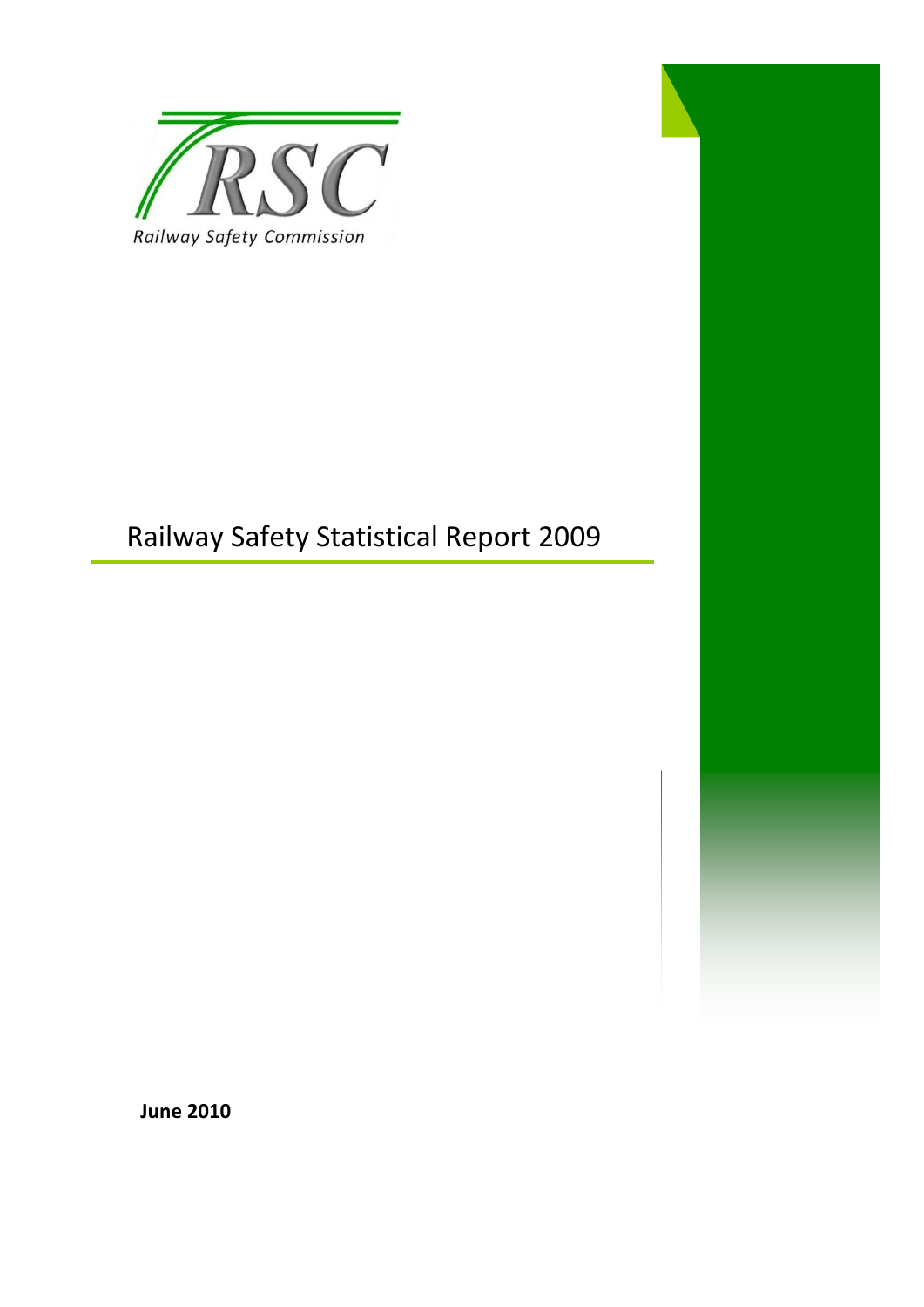# **Revision History:**

| <sup>1</sup> Issue: Final Issue, June 21 <sup>st</sup> 2010 |                      |               |  |
|-------------------------------------------------------------|----------------------|---------------|--|
| Prepared By                                                 | A. Byrne             | $11 - 6 - 10$ |  |
| Reviewed By                                                 | D. Casey / M. Molloy | $16 - 6 - 10$ |  |
| Finalised By                                                | A. Byrne             | $21 - 6 - 10$ |  |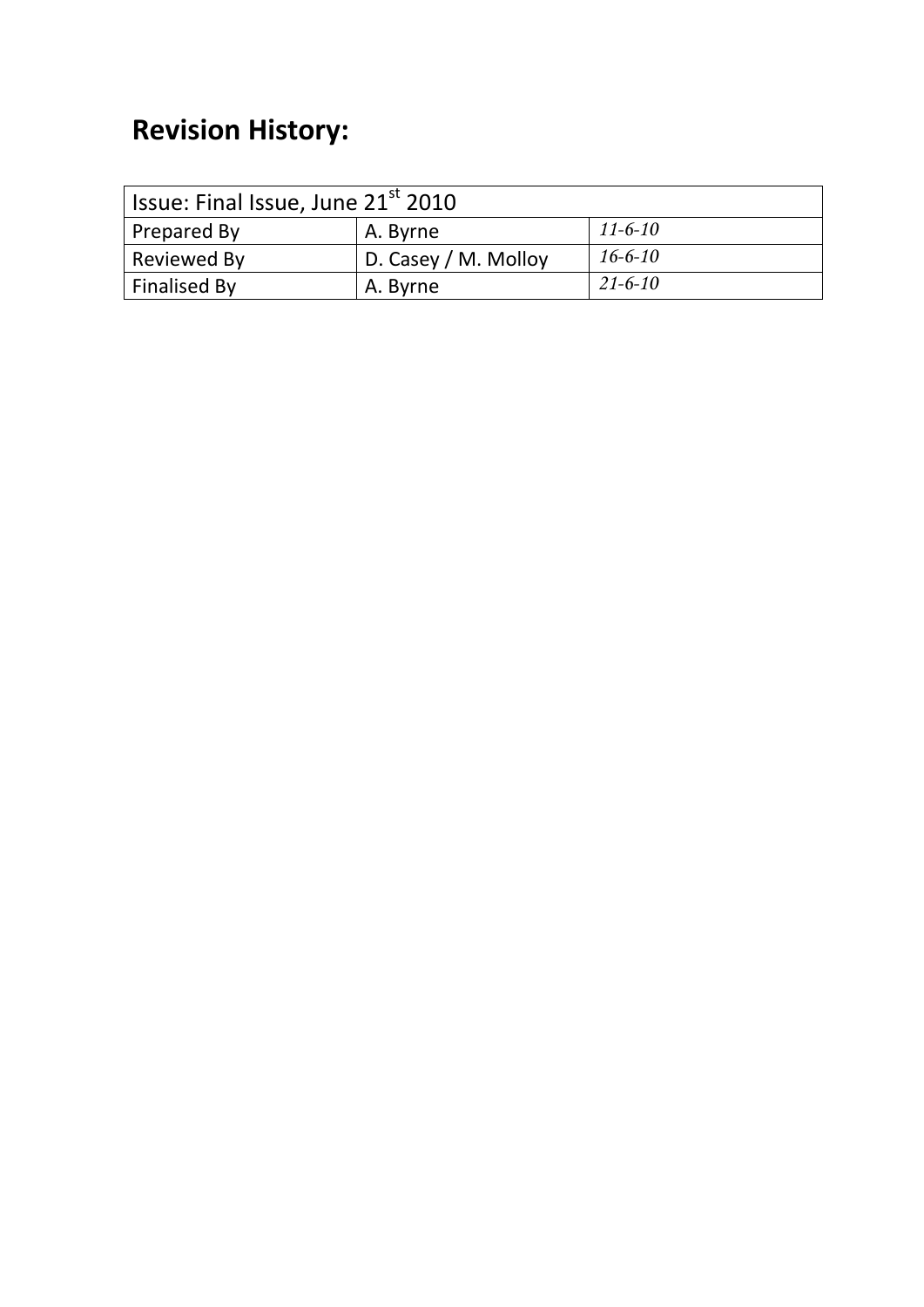#### **Executive Summary**

This is the first separately published annual safety statistical report of the Railway Safety Commission (RSC). It has been prepared for the general public in line with section 9(A) of the Railway Safety Act 2005 (the Act), as amended by S.I. No 61 of 2008 European Communities (Railway Safety) Regulations 2008, which requires that the RSC operates in an open, non-discriminatory and transparent manner. This report provides background statistics to a number of key performance indicators with discussion when appropriate.

The RSC is the independent railway safety regulator in the Republic of Ireland and is responsible for overseeing the safety of all railway companies, including Iarnród Éireann, Veolia (Luas Operator), Bord Na Móna where their railway interfaces with public roads, a number of heritage railways and the approval of projects undertaken by the Railway Procurement Agency (RPA).

The safety performance of both Iarnród Éireann and Veolia is generally positive. However there were two exceptional events in 2009, the first being the partial collapse of the Broadmeadows Viaduct on the Iarnród Éireann network just north of Malahide Station and the second being the Dublin Bus / Luas tram crash operated by Veolia on O'Connell Street. These two accidents could have had much more serious consequences. Fortunately there were no fatalities in either incident and the RSC are actively engaging with both Iarnród Éireann and Veolia to ensure similar incidents do not reoccur.

Available data indicates that Iarnród Éireann's continuing investment in assets and safety management systems is delivering significant safety benefits. However, imported risk, i.e., from third parties interfacing with the railway, continues to be an issue. While there were no passenger fatalities or serious injuries in 2009, one employee and three trespassers lost their lives. The employee fatality occurred to a contractor involved in the building of the Dunboyne (M3) Commuter Rail line and this accident is subject to a Health & Safety Authority (HSA) investigation. In terms of train operations, there was a moderate increase in the number of Signals Passed at Danger and broken rails. The number of bridge strikes (114) was the same as that in 2008. However, on a positive note, there were decreases in the number of train collisions, derailments and a continued reduction in the number of rolling stock incidents.

The LUAS safety performance, excluding the O'Connell Street accident has been very positive. There were no fatalities in 2009, but four people were seriously injured due to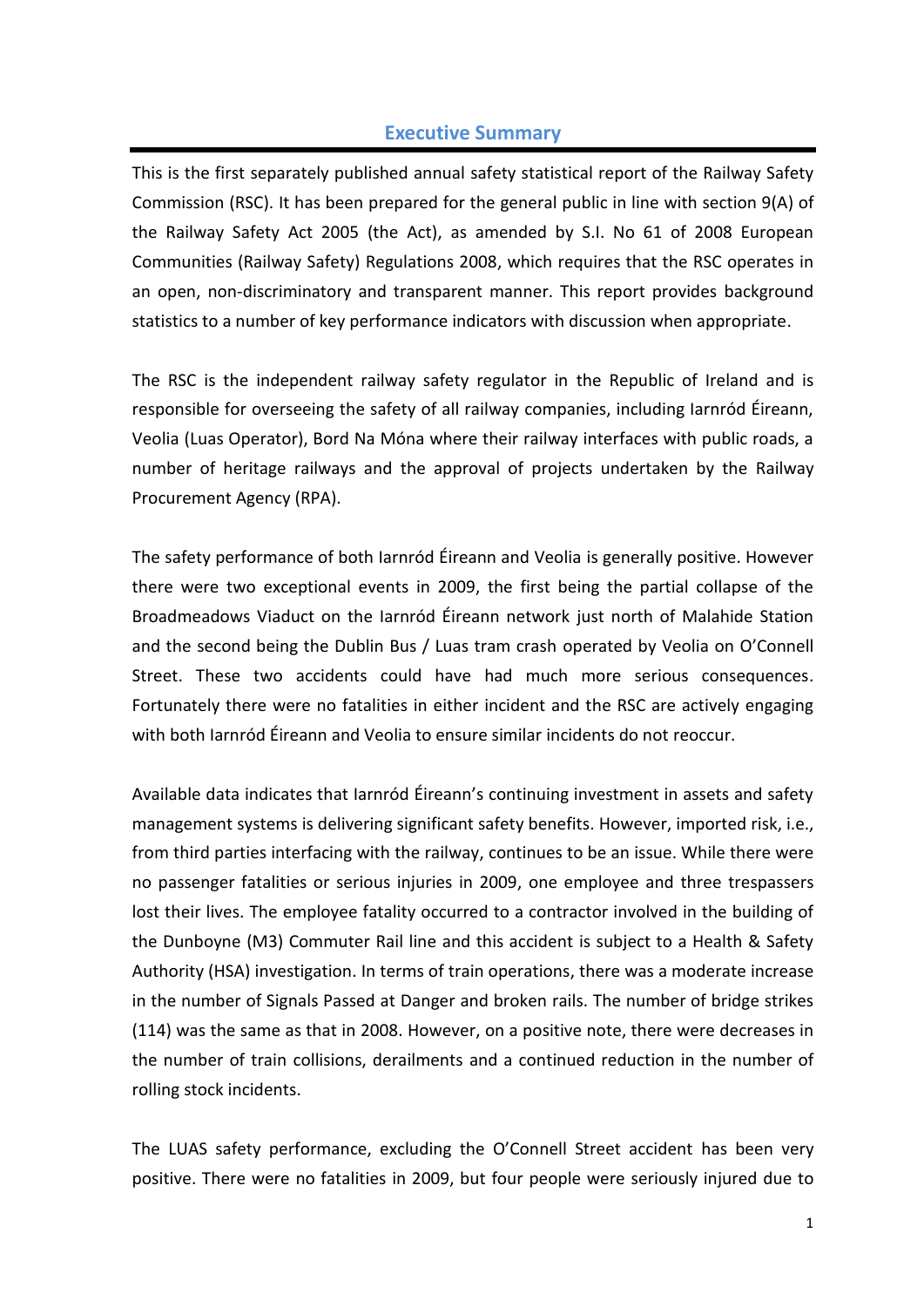the O'Connell Street accident. The number of road traffic accidents involving a tram was 23, a decrease on the 2008 figure by some 28%. In 2009, tram/pedestrian accidents also reduced by 10% which is encouraging.

Bord Na Móna experienced two derailments in 2009 at level crossings and neither resulted in any injury, with circa 30 minute delays to road traffic being the only negative. There was just one notable accident reported by a heritage railway: a train derailed on the Tralee-Dingle Railway at very low speed and no injuries were sustained.

2009 was a good year overall in terms of railway safety with the exception of the Broadmeadows Viaduct and O'Connell Street accidents. Nonetheless, the RSC continues to foster and encourage railway safety within the railway industry and whenever possible with third parties and the public.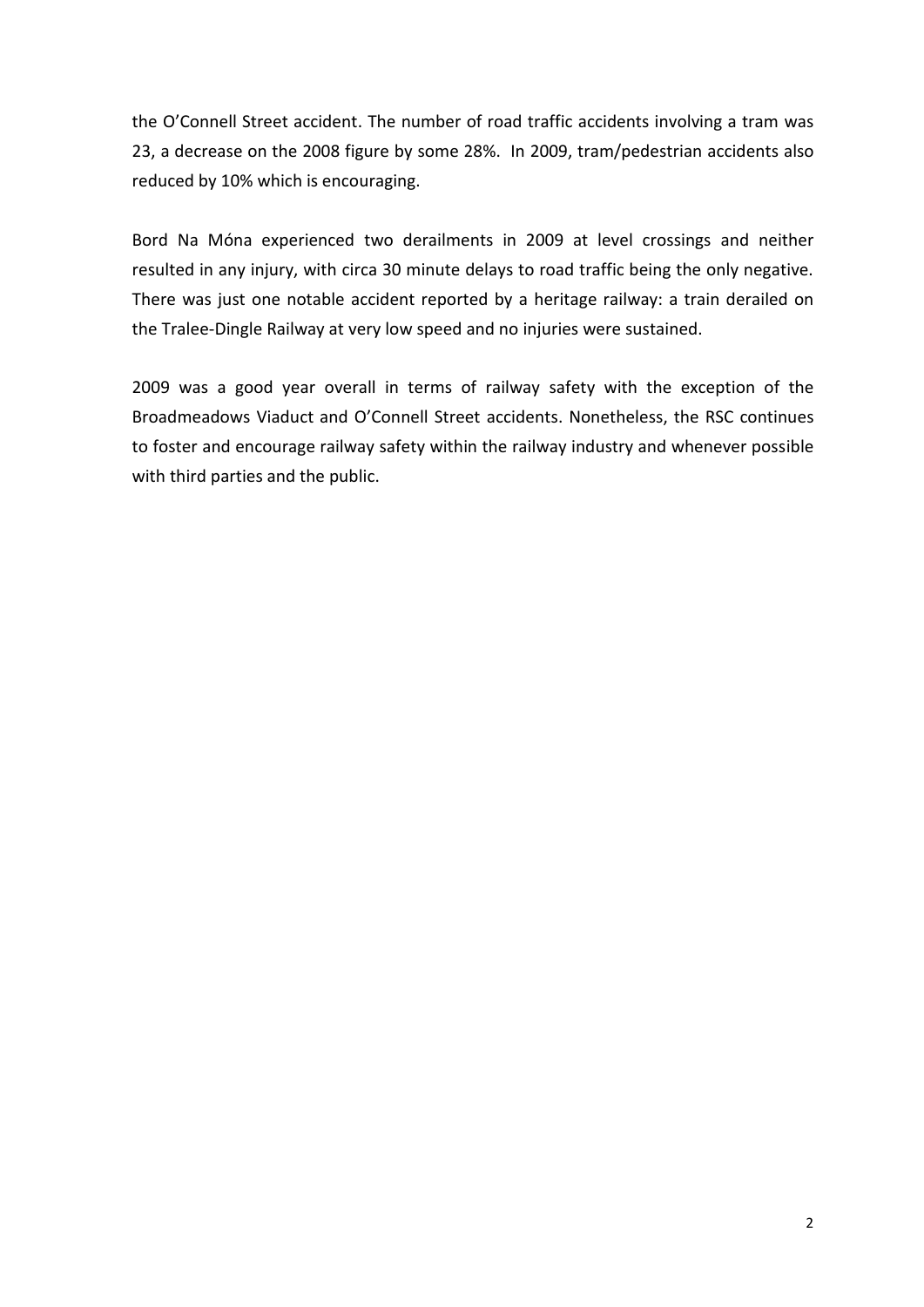# **Table of Contents**

|   | List of Tables<br>List of Graphs              | 4<br>4 |  |  |  |
|---|-----------------------------------------------|--------|--|--|--|
|   |                                               |        |  |  |  |
| 1 | 1.1<br>1.2                                    |        |  |  |  |
| 2 |                                               |        |  |  |  |
| 3 | 3.1<br>3.2<br>3.3<br>3.4<br>3.5<br>3.6<br>3.7 |        |  |  |  |
| 4 |                                               |        |  |  |  |
|   | 4.1<br>4.2                                    |        |  |  |  |
| 5 | 5.1<br>5.2<br>5.3                             |        |  |  |  |
| 6 |                                               |        |  |  |  |
| 7 |                                               |        |  |  |  |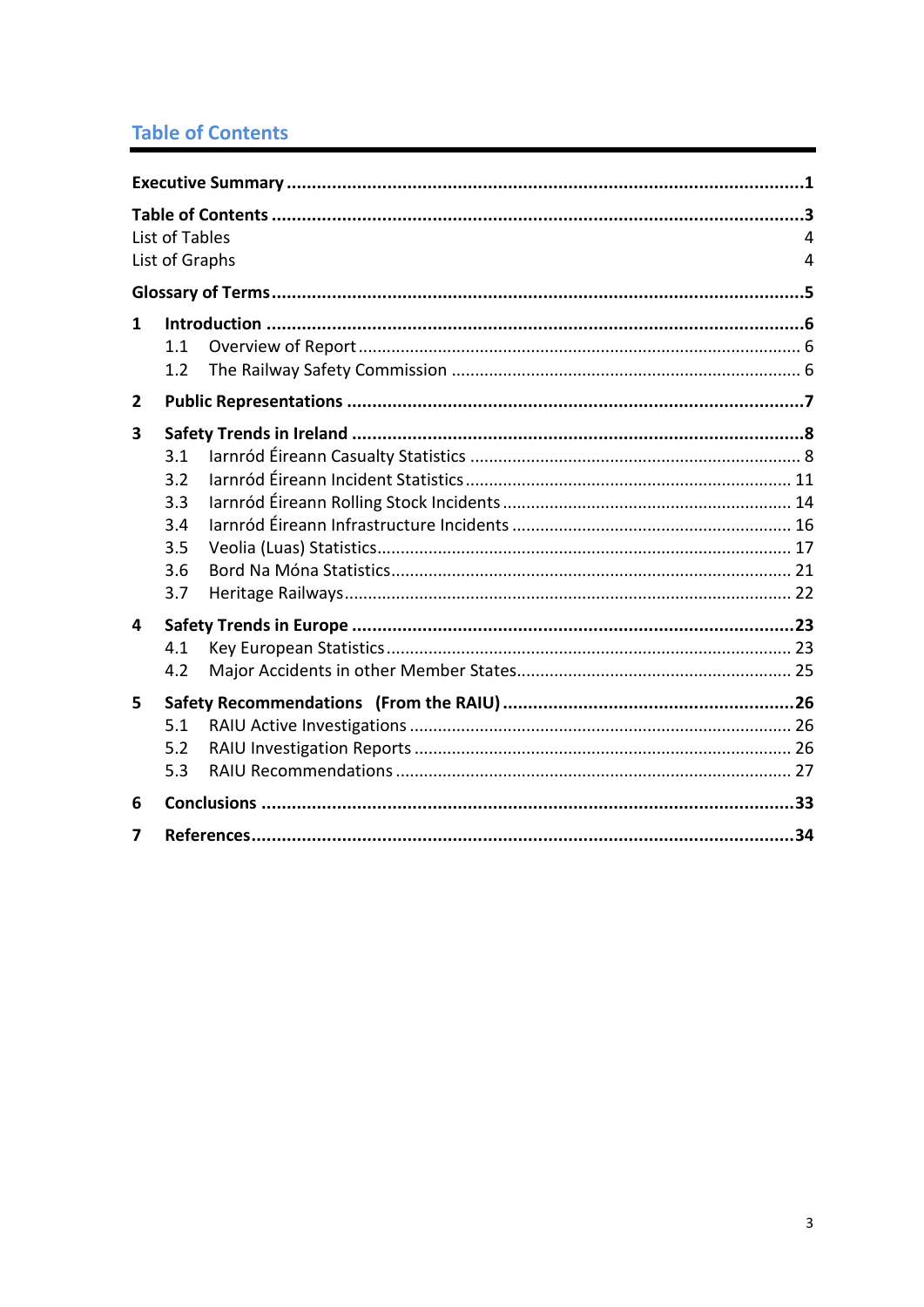## **List of Tables**

| Table 1: IÉ Operational fatality and Injury Statistics  | 8  |
|---------------------------------------------------------|----|
| Table 2: 2009 Bridge Strikes by category                | 17 |
| Table 3: Tram - Pedestrian Contact Statistics           | 19 |
| Table 4: EU Accident Statistics for year 2007           | 23 |
| Table 5: EU Accident Precursor Statistics for year 2007 | 24 |
| Table 6: RAIU investigations initiated in 2009          | 26 |
| Table 7: RAIU Investigation Reports published in 2009   | 27 |

# **List of Graphs**

| Graph 1: Public Representations received by the RSC                                 | 7  |
|-------------------------------------------------------------------------------------|----|
| Graph 2: Passenger Injury statistics by year                                        | 9  |
|                                                                                     | 10 |
|                                                                                     | 11 |
| Graph 5: Number of level crossings by type by year (Total number inc. closed lines) | 12 |
| Graph 6: Main (running) signal passed at danger where warning was given in time     | 13 |
|                                                                                     | 14 |
|                                                                                     | 15 |
|                                                                                     | 16 |
| Graph 10: Railway Bridges struck by road vehicles ___                               | 17 |
| Graph 11: Road Traffic Accidents involving a tram                                   | 18 |
| Graph 12: Tram/Pedestrian coming into contacts                                      | 19 |
|                                                                                     | 20 |
| Graph 14: Emergency Brake Applications                                              | 21 |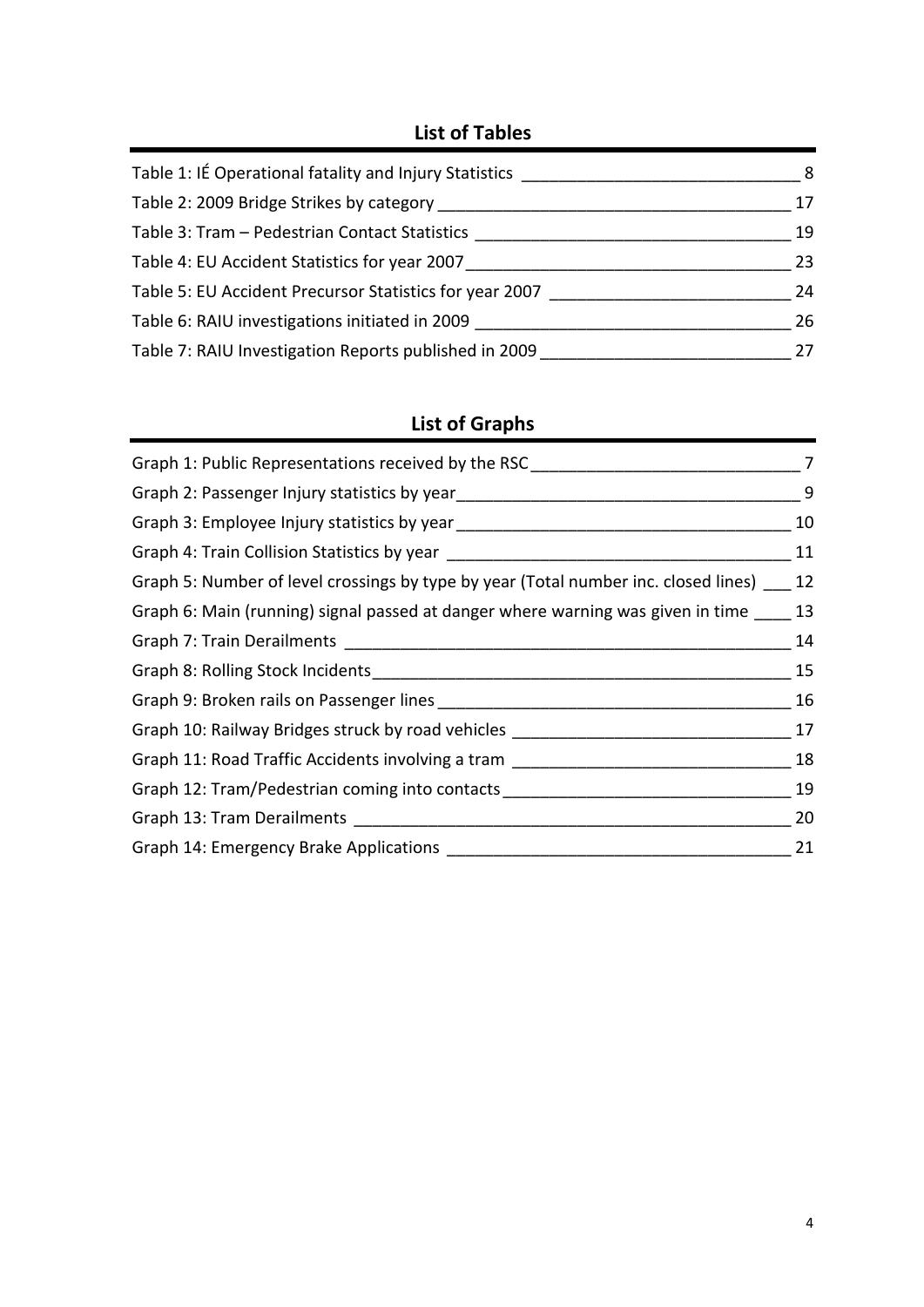# **Glossary of Terms**

| Term       | <b>Meaning / Definition</b>         |
|------------|-------------------------------------|
| ERA        | European Railway Agency             |
| ΙÉ         | larnród Éireann (subsidiary of CIÉ) |
| <b>HSA</b> | Health & Safety Authority           |
| km         | kilometres                          |
| <b>RPA</b> | <b>Railway Procurement Agency</b>   |
| <b>RSC</b> | <b>Railway Safety Commission</b>    |
| <b>RTA</b> | <b>Road Traffic Accident</b>        |
| S.I.       | <b>Statutory Instrument</b>         |
| SPAD       | Signal Passed at Danger             |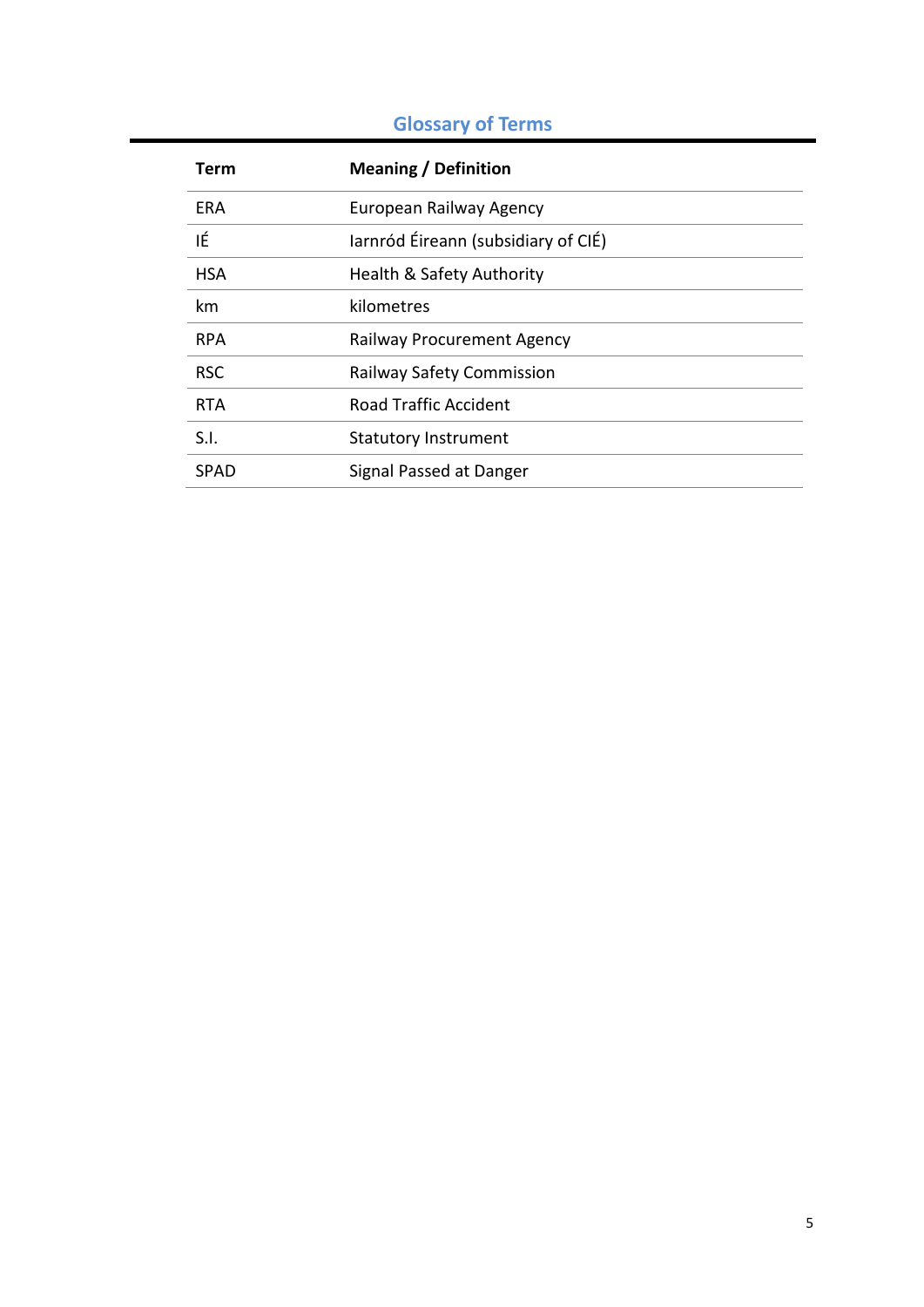#### **1 Introduction**

This is the first annual safety statistical report of the Railway Safety Commission (RSC) prepared for the general public in line with section 9(A) of the Act which requires that the RSC operates in an open, non-discriminatory and transparent manner. This report provides background statistics to a number of key performance indicators with discussion when appropriate.

#### 1.1 Overview of Report

In Chapter 2, a brief overview of the public representations received by the RSC is presented. Safety trends in Ireland are presented and discussed in Chapter 3. All types of train accidents are included. In chapter 4 a high level comparison to other European railways clearly shows where Iarnród Éireann (IÉ) are positioned in terms of railway safety. This includes a brief overview of significant accidents that have occurred in Europe in 2009. Chapter 5 concerns Railway Accident Investigation Unit (RAIU) recommendations made following its investigations. The status of each recommendation is explained together with details of work done to date.

#### 1.2 The Railway Safety Commission

The RSC was established on 1st January 2006 under provision of the Railway Safety Act 2005, with responsibility for railway safety regulation and investigation. It is a small, professional organisation with a flat reporting structure. Its mission is to *"assure, through education, guidance and balanced regulation, the safety of railway services and affected persons."* This regulatory responsibility is without prejudice to the fact that the national railway operator, Iarnród Eireann, and the operator of the Dublin light railway, Veolia, each has the primary duty of care regarding the safety of operations and infrastructure.

S.I. No. 61 of 2008 defined the RSC as the National Safety Authority (NSA) in the context of the European Railway Safety Directive 2004/49/EC. It also amended some provisions of the 2005 Act to transpose the Railway Safety Directive. The RSC as NSA has responsibility for approving safety management systems, new rolling stock and infrastructure and monitoring the industry to ensure it is able to manage its own risk effectively. The RSC also co-ordinates and encourages railway safety initiatives between the industry and external stakeholders.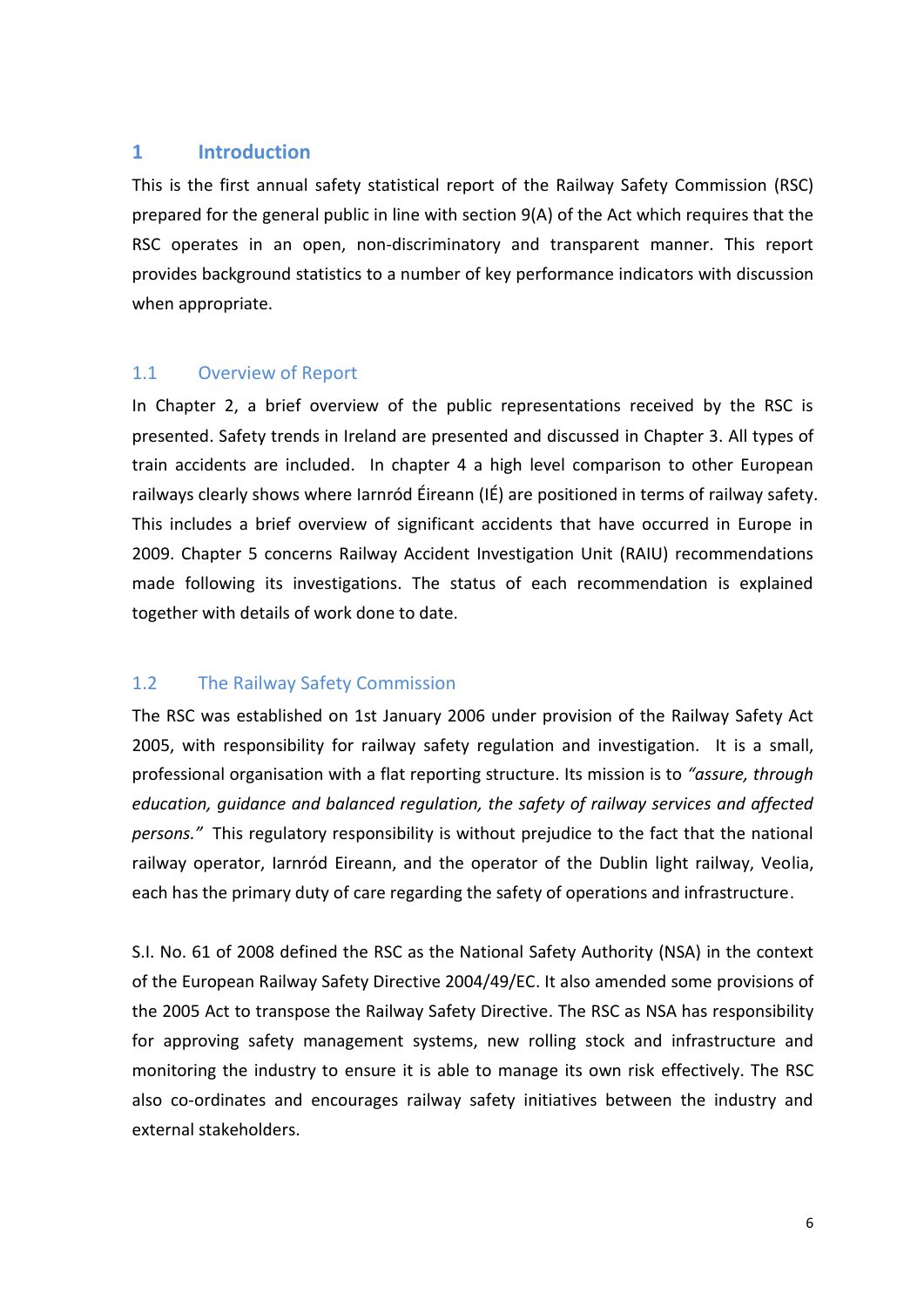#### **2 Public Representations**

The RSC see the public, passengers and others, as our principal customer and at all times we encourage them to bring railway safety concerns to our attention. Where these issues relate to service rather than safety, we direct the representation to the appropriate authority. Where the matter involves railway safety, we try, wherever possible, to deal with the matter directly. If we are unable to do so, we seek the necessary information from the appropriate railway company that enables us to provide a full response.

In 2009, we received thirty-one direct or indirect public representations relating to a range of heavy and light rail infrastructural and operational matters. None of these gave immediate or specific cause for safety concern but all were responded to and when necessary investigated. The RSC continues to track representations to identify any recurrence or trends that might indicate a need for intervention in the future.





Representations in 2009 were more varied than previous years, ranging from audibility of door alarms to general station safety. There was an increase in the number of complaints or representations received by the RSC regarding Iarnród Éireann's (IÉ) trains, all of which were responded to with the assistance of IÉ when necessary.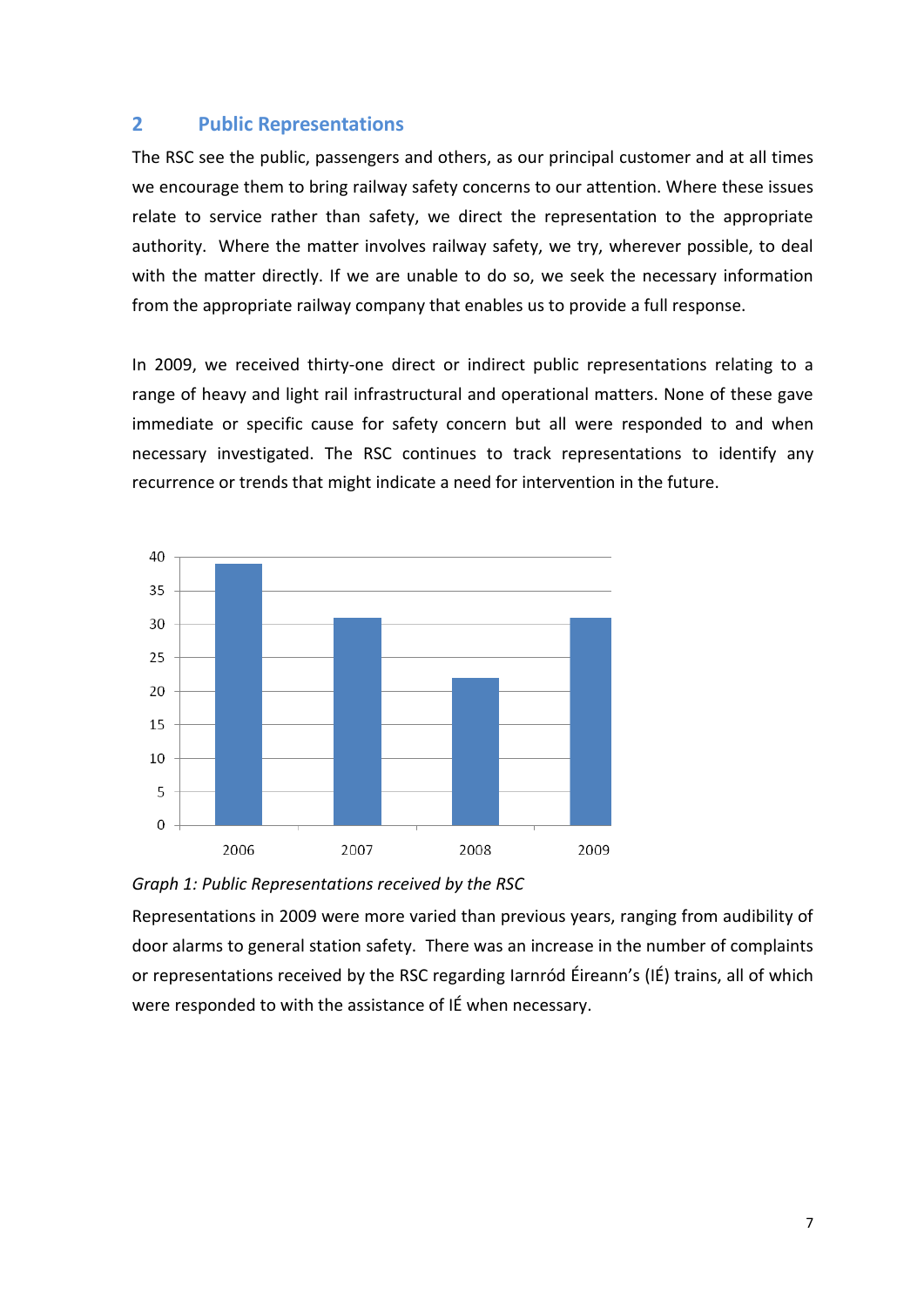# **3 Safety Trends in Ireland**

#### 3.1 Iarnród Éireann Casualty Statistics

The following table 1 illustrates the fatalities and lost-time injuries reported for employees and fatalities and injuries to third parties on the national railway network for the years 2005 to 2009.

| Railway operations and track maintenance: fatal<br>injuries                                   | 2005             | 2006           | 2007         | 2008             | 2009           |
|-----------------------------------------------------------------------------------------------|------------------|----------------|--------------|------------------|----------------|
| Fatal injury to person due to a train accident, not at<br>level crossing                      | $\mathbf 0$      | 0              | 0            | 0                | 0              |
| Fatal injury to passenger travelling on a train, other<br>than in train accident              | 0                | 0              | $\mathbf 0$  | $\mathbf 0$      | 0              |
| Fatal injury to passenger attempting to board or alight<br>from train                         | 0                | 0              | $\mathbf 0$  | $\mathbf 0$      | 0              |
| Fatal injury to customer, no train involved                                                   | $\mathbf 0$      | $\mathbf 0$    | $\mathbf 1$  | $\mathbf 0$      | $\overline{0}$ |
| Fatal injury due to railway accident at a level crossing                                      | 0                | 0              | $\mathbf 1$  | $\mathbf{1}$     | 0              |
| Fatal injury to employee at a level crossing due to train<br>in motion                        | $\mathbf 0$      | 0              | $\mathbf 0$  | $\mathbf 0$      | $\mathbf 0$    |
| Fatal injury to employee due to train in motion (other<br>than at a level crossing)           | 0                | 0              | $\mathbf 0$  | 0                | 0              |
| Other fatal injury to employee on the railway                                                 | $\mathbf 0$      | 0              | 0            | 0                | 0              |
| Fatal injury on railway or level crossing where trespass<br>or suspicious death was indicated | 8                | 7              | 5            | 8                | 3              |
| Railway operations and track maintenance: injuries                                            |                  |                |              |                  |                |
| Injury to passenger due to a train accident not at level<br>crossing                          | 12               | 0              | 0            | 0                | $\overline{2}$ |
| Injury to passenger travelling on train, other than in a<br>train accident                    | 73               | 41             | 35           | 22               | 40             |
| Injury to passenger attempting to board or alight from<br>train                               |                  | 55             | 50           | 43               | 17             |
| Injury to passenger in station or visitor to premises                                         | 105              | 69             | 84           | 74               | 88             |
| Employee injury involving train movement or train<br>accident                                 |                  | 15             | 8            | 9                | 13             |
| Employee injury while working on railway                                                      |                  | 69             | 78           | 79               | 65             |
| Employee injury at level crossing                                                             |                  | $\overline{2}$ | 4            | 0                | 0              |
| Person injured in railway accident at level crossing                                          |                  | $\mathbf 0$    | $\mathbf{1}$ | $\mathbf 0$      | 0              |
| Passenger injury in railway accident at level crossing                                        | $\boldsymbol{0}$ | 0              | 0            | $\boldsymbol{0}$ | 0              |
| Level crossing user injured                                                                   | 4                | 0              | $\mathbf{1}$ | $\mathbf{1}$     | $\mathbf{1}$   |
| Injury to other person                                                                        | 3                | 5              | $\mathbf{1}$ | $\overline{2}$   | 0              |

*Table 1: IÉ Operational fatality and Injury Statistics*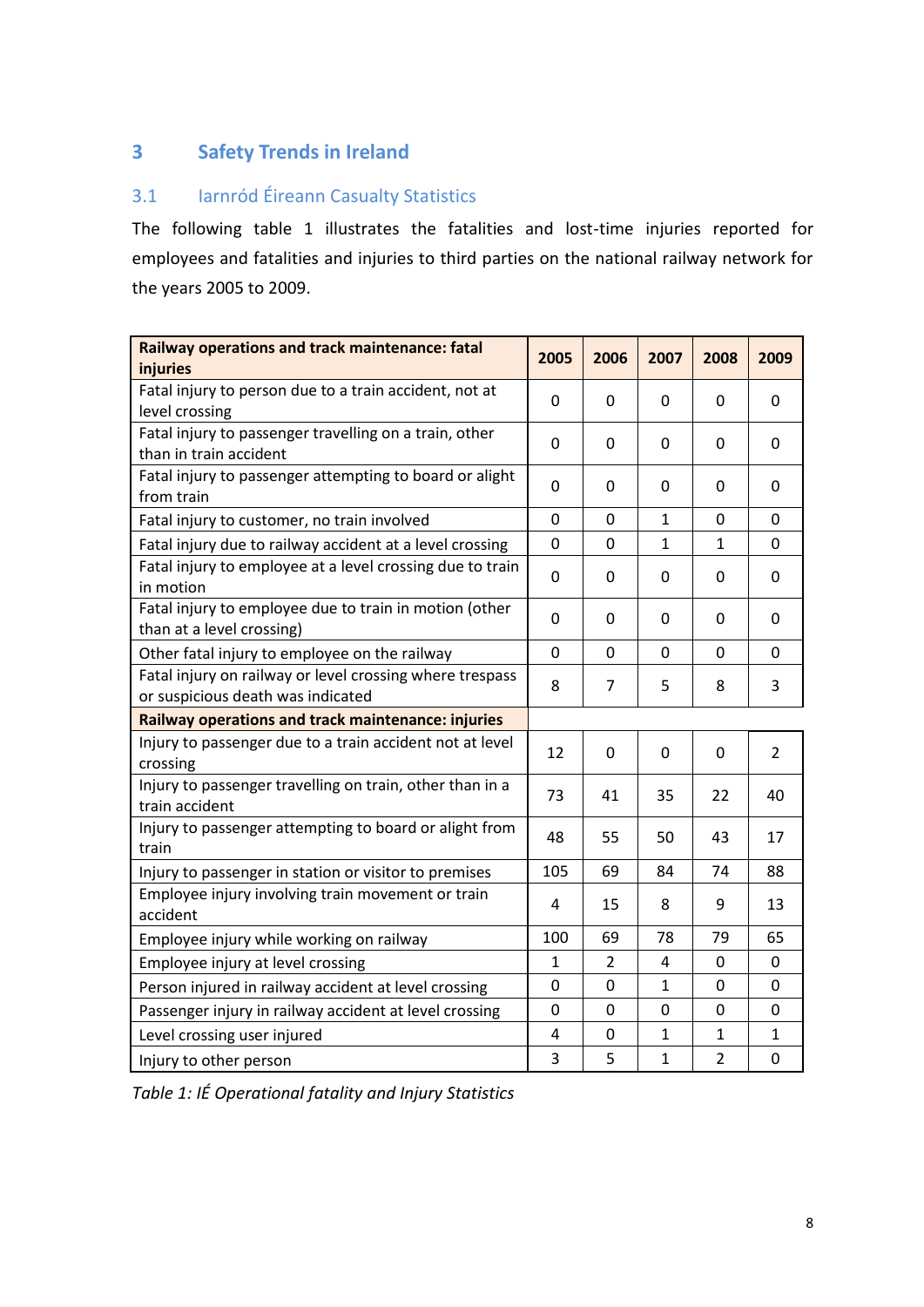#### **3.1.1 Fatal Injuries**

In terms of fatal injuries, 2009 was similar to previous years with zero fatalities caused by train movements. Similarly, there were no fatalities at level crossings which is encouraging particularly since it is internationally recognised that level crossings pose a very significant risk to railway operations.

There was, however, one fatal injury to an employee on a railway under construction, which did not involve the movement of trains. This occurred to a contractor involved in the building of the Dunboyne (M3) Commuter Rail line. This construction related accident is subject to a Health & Safety Authority (HSA) investigation.

There were also three<sup>1</sup> fatal injuries on the railway where trespass or suspicious death was indicated. One incident occurred near Thurles and two occurred in the Dublin area. The RSC uses a coroner's verdict, when available, to assist in classifying a fatality.

#### **3.1.2 Passenger Injuries**

There is a prevalence of injuries to passengers in stations or visitors to premises. Slips, trips and falls continue to dominate. IÉ have improved a number of stations around the country in terms of accessibility. Nonetheless, the general surface condition and the management thereof in stations is an issue particularly in wet or icy conditions.



*Graph 2: Passenger Injury statistics by year*

**.** 

 $1$  This corrects the RSC's 2009 Annual Report where five fatal incidents were recorded in this category.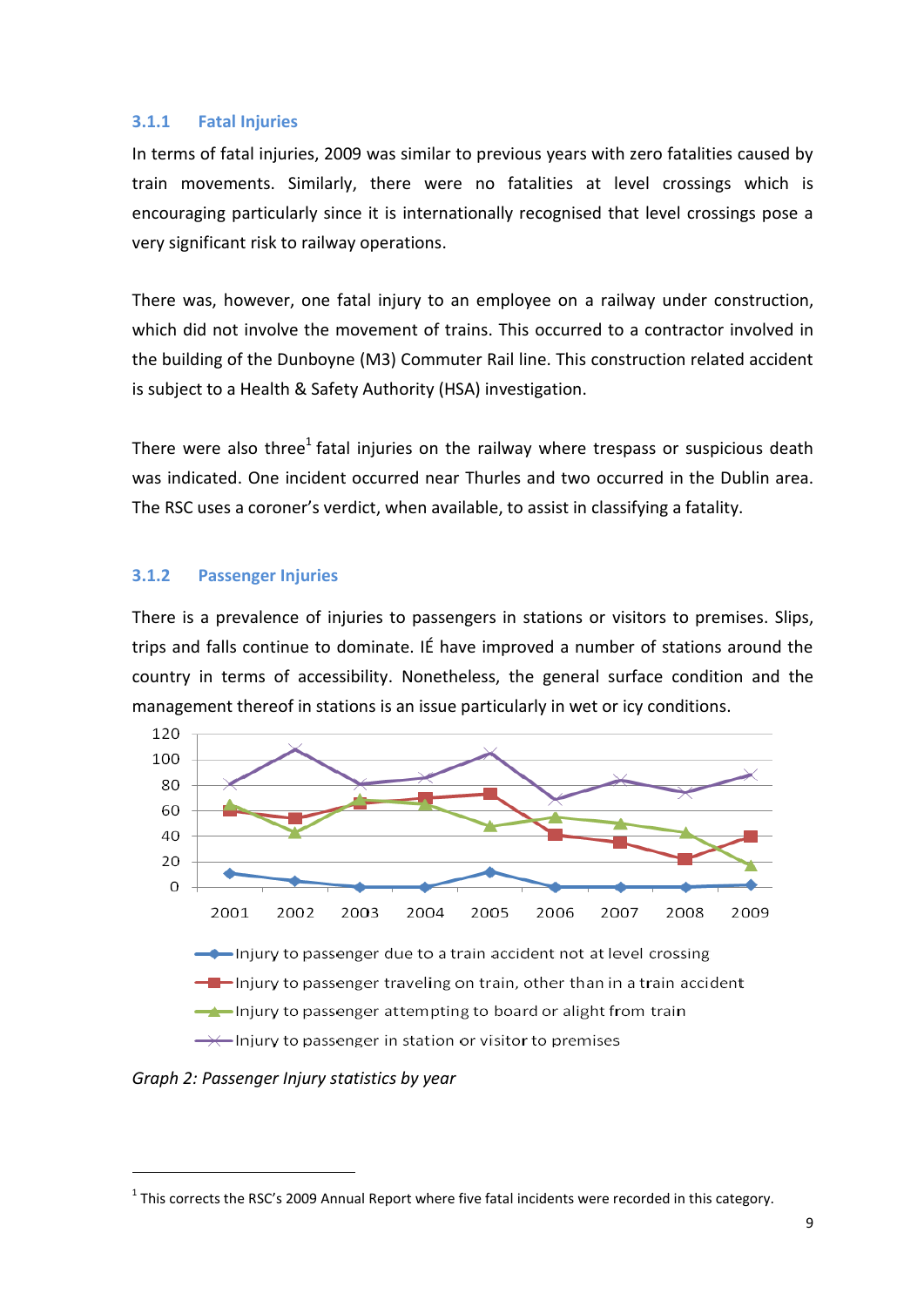Regarding injury to passengers travelling on a train, many of the incidents involve people catching a foot, an arm or their bags in closing doors and such injuries are all of a minor nature. Potentially more serious are injuries to passengers attempting to board or alight from a train. The greatest risk to passengers in this category is falling between the train and the platform and in 2009 there were 7 such incidents at various stations around the network.

#### **3.1.3 Employee Injuries**

In 2009, there were 13 employee injuries involving train movement: all were of a minor nature with the exception of two instances where members of IÉ train crew staff were assaulted by passengers. Two involved maintenance staff. The remaining nine injuries involved either train drivers or shunting staff who sustained minor injuries e.g., twisting ankles.



*Graph 3: Employee Injury statistics by year*

Regarding employee injuries while working on the railway, there were 65 such occurrences in 2009 representing a decrease of 18% on the 2008 figure. The majority of these accidents were as a result of manual handling, slips, trips and falls, tool related accidents. Of more concern, there has been an increase in the number of assaults on staff. IÉ have engaged an outside security firm to travel on trains and also have a presence in major stations; it is hoped that this will see a reduction in such occurrences.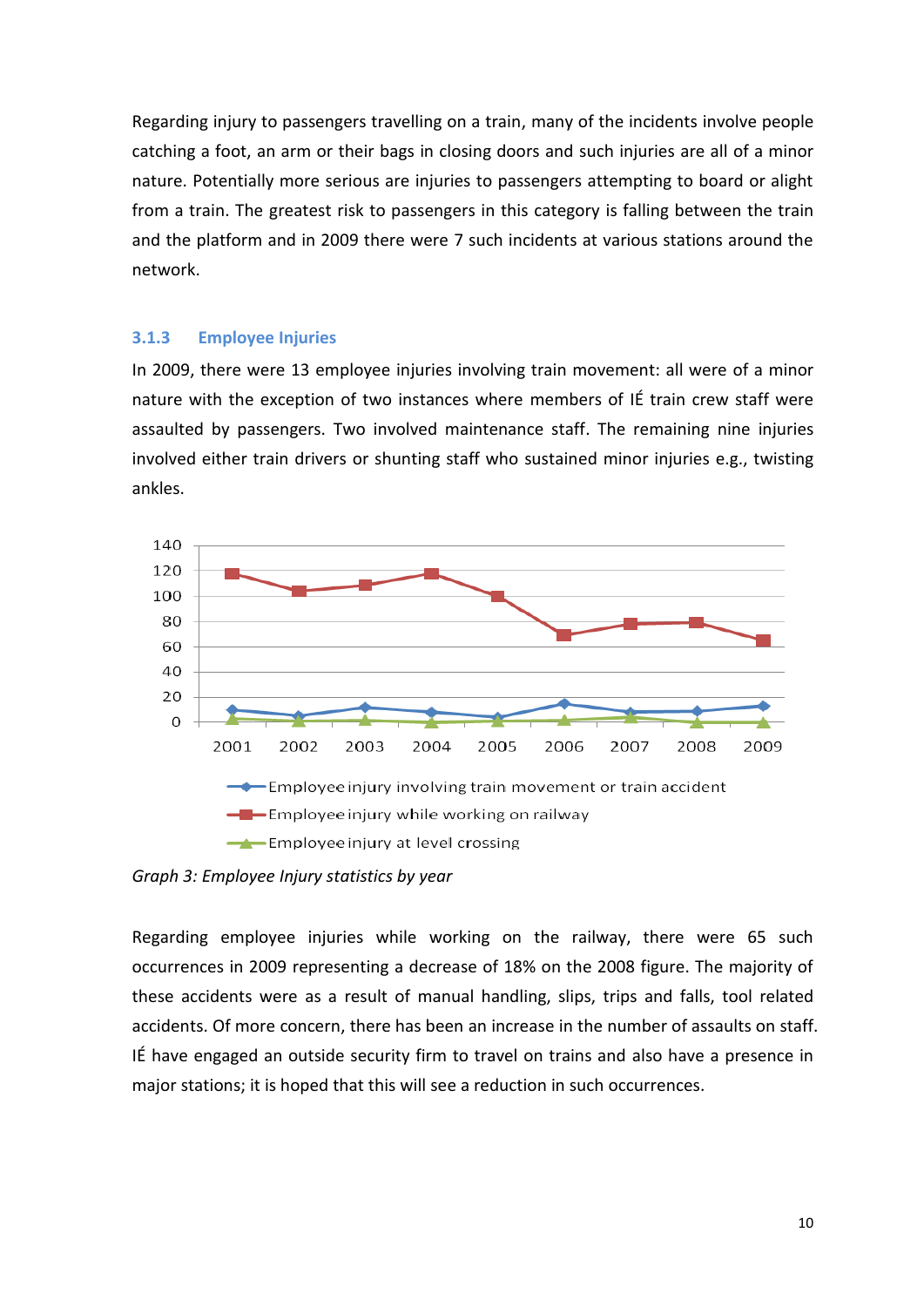#### 3.2 Iarnród Éireann Incident Statistics

#### **3.2.1 Train Collisions**

Train collisions can pose a significant risk to passengers, train crew and third parties (if applicable) and have the potential to cause considerable damage to rolling stock. IÉ's fleet is one of the newest in Europe and has been designed to international standards that provide an enhanced level of safety to passengers and train crew should a train be involved in a collision. Graph 4 illustrates the trend over the past 10 years.



*Graph 4: Train Collision Statistics by year*

Regarding collisions with obstacles on the line there were 10 such incidents in 2009. These were attributed to collisions with trees and branches, a maintenance trolley, steel objects such as bars and a super market trolley.

Collisions with animals can, in some instances, cause considerable damage to trains particularly large animals such as cattle or deer. In 2009 there were 20 such occurrences and, fortunately, none resulted in significant damage to trains. IÉ has invested significant resources in recent years upgrading the railway boundary and the benefit is now being realised with a decrease in animal strikes of circa 50% in the last 3 years.

Train collisions with other trains are infrequent and most often than not occur at low speed within stations. One such incident was reported for 2009, where a locomotive was in collision with a train during a shunting movement.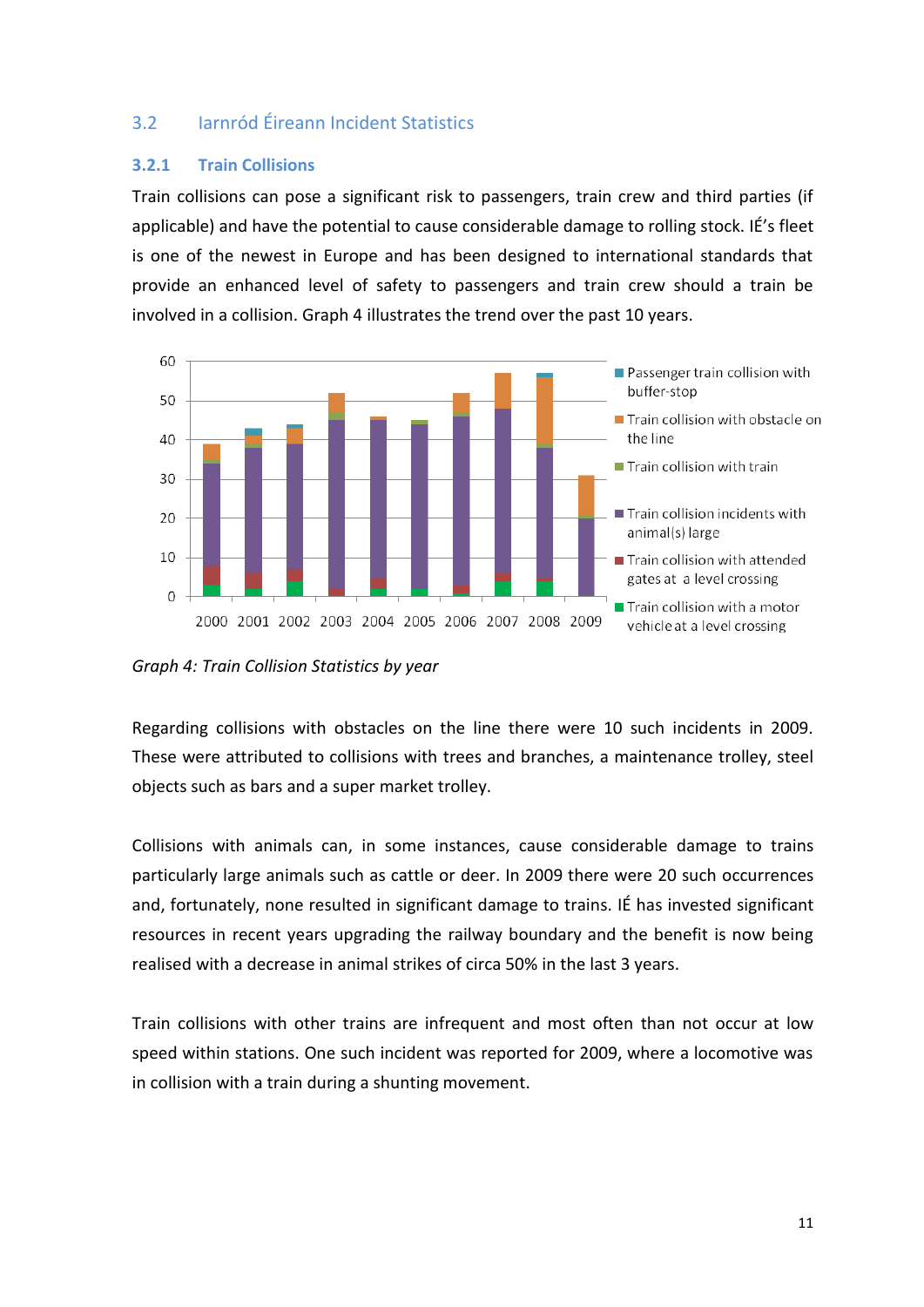

*Graph 5: Number of level crossings by type by year (Total number inc. closed lines)*

Train collisions with level crossing gates are infrequent and there were no such incidents in 2009. There was one accident in December 2008, when a locomotive crashed through the gates at Bridgetown Level Crossing, on the Waterford to Rosslare line. Clearly such occurrences have the potential to result in multiple injuries and the RSC has focused its attention on these types of accidents.

Similarly there were no train collisions with motor vehicles at level crossings in 2009. Level crossings are a significant risk to the railway and to any third parties who use them. By way of background, there were, as of December  $31<sup>st</sup>$  2009, 1271 level crossings on the national network (of which 1073 were on the operational network) and through the Governments Safety Investment Programme, IÉ have closed in excess of 400 level crossings in the past five years (see graph 5). Work also included, upgrading and automation, improved crossing signage and line-side visibility.

#### **3.2.2 Signals Passed at Danger (SPAD)**

A SPAD may be defined as having occurred when a train passes a stop (red) signal. SPADs are particular precursor events that the RSC monitors regularly during its supervisory meetings with IÉ. The trend in recent years shows a steady decline which is encouraging. In 2009, IÉ introduced a new ranking tool to measure risk potential. Regardless of severity, all SPADs are investigated to determine if there are lessons to be learnt.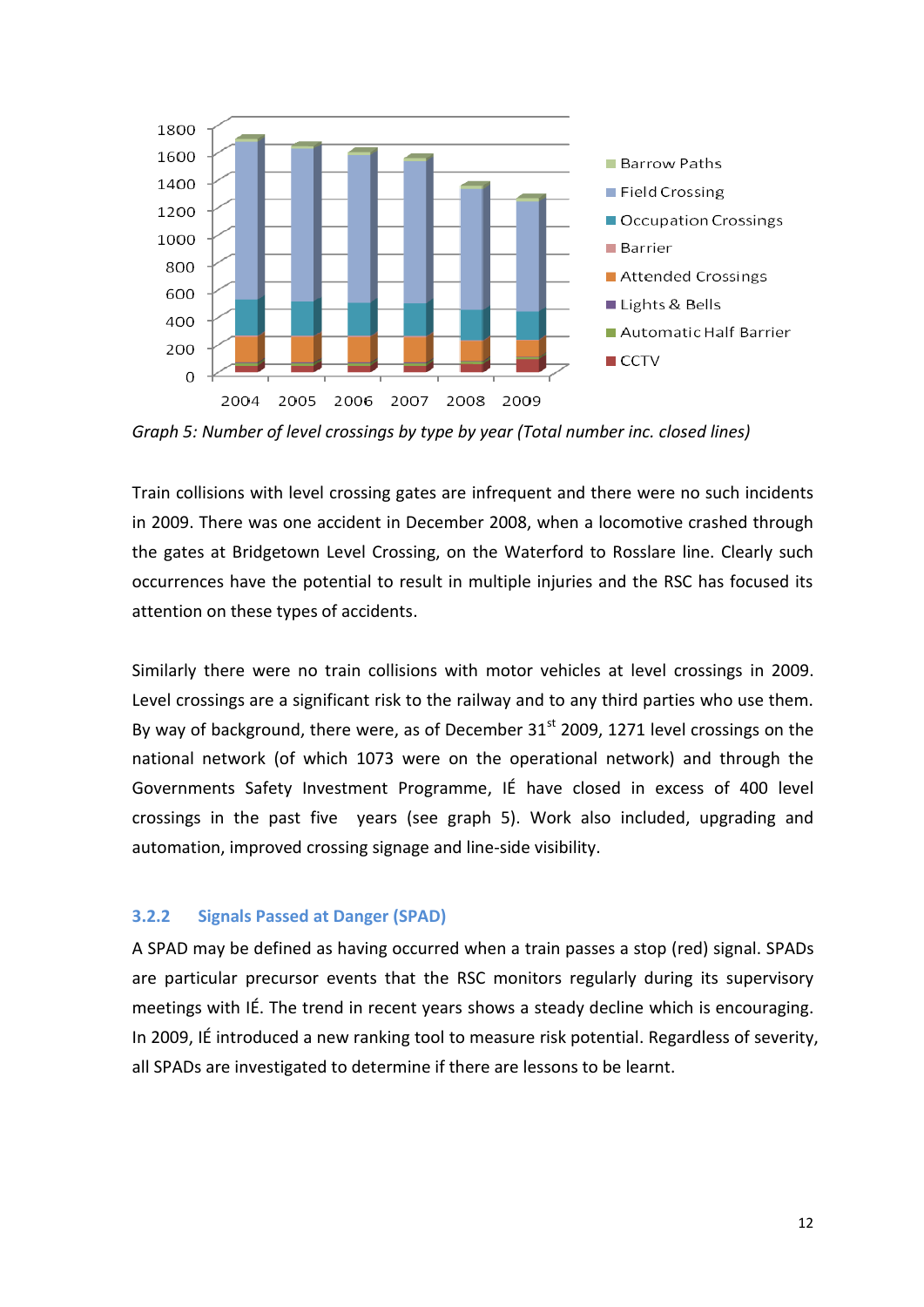

*Graph 6: Main (running) signal passed at danger where warning was given in time*

In 2009, there were a total of 17 SPADs on running lines, i.e., not including those that occurred in sidings or depots. IÉ use a ranking tool to determine whether each SPAD had the potential to cause an accident. IÉ collate a significant amount of information relating to the SPAD. Using this information IÉ determine a weighted numeric score for each one. SPADs are allocated a score between zero (no risk) and 28 (high risk) and the score dictates the level of internal investigation. SPADs are grouped into one of 3 severity bands, i.e.,

- $\Rightarrow$  those scoring 0 to 15 are classified as not a significant risk
- $\Rightarrow$  those scoring 16 to 19 are classified as potentially significant; and
- $\Rightarrow$  those scoring 20 and above are classified as potentially severe.

As previously stated there were 17 SPADs in 2009 and, of these, there were no potentially severe incidents and just 5 were categorised as potentially significant.

#### **3.2.3 Train Derailment**

Train derailments remain at low levels and continued track and rolling stock maintenance, in conjunction with targeted renewals of track, should ensure that the numbers remain small.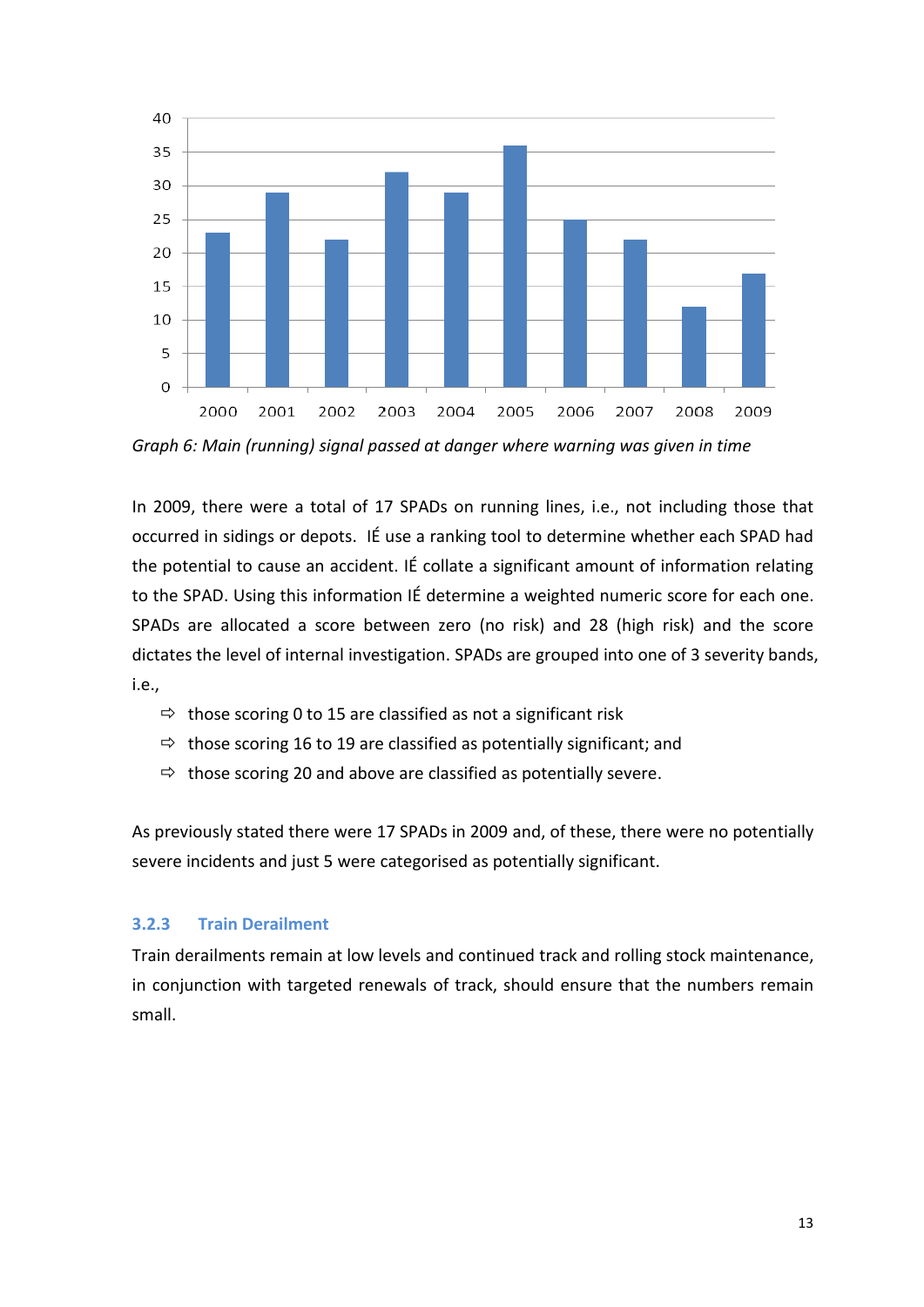

Other derailment on running line

*Graph 7: Train Derailments*

In 2009, there were 3 derailments, one of which was a passenger train derailment just south of Wicklow station. It occurred after an empty train transiting to Gorey to commence its morning service collided with a landslide. The train stayed upright and the train driver was not injured. The train sustained some superficial damage. The other two derailments on the running lines were an on-track machine that derailed at Limerick Junction and a special trolley used to move the new Shannon Bridge beams into place both of which happened during engineering possessions.

#### 3.3 Iarnród Éireann Rolling Stock Incidents

IÉ's rolling stock (trains) fleet is one of the newest in Europe and significant investment has been made in recent years. The newest fleet, the 22000 series Intercity railcars introduced in 2007, is now operating over the majority of the network. As with anything new there are often warranty issues and this has been the case for the 22000 trains. There are a number of key safety statistics pertaining to rolling stock and they are:

- Fire or smoke
- A train dividing (splitting) while in service
- Door issues

Graph 8 (on next page) illustrates the trends for these statistics in recent years.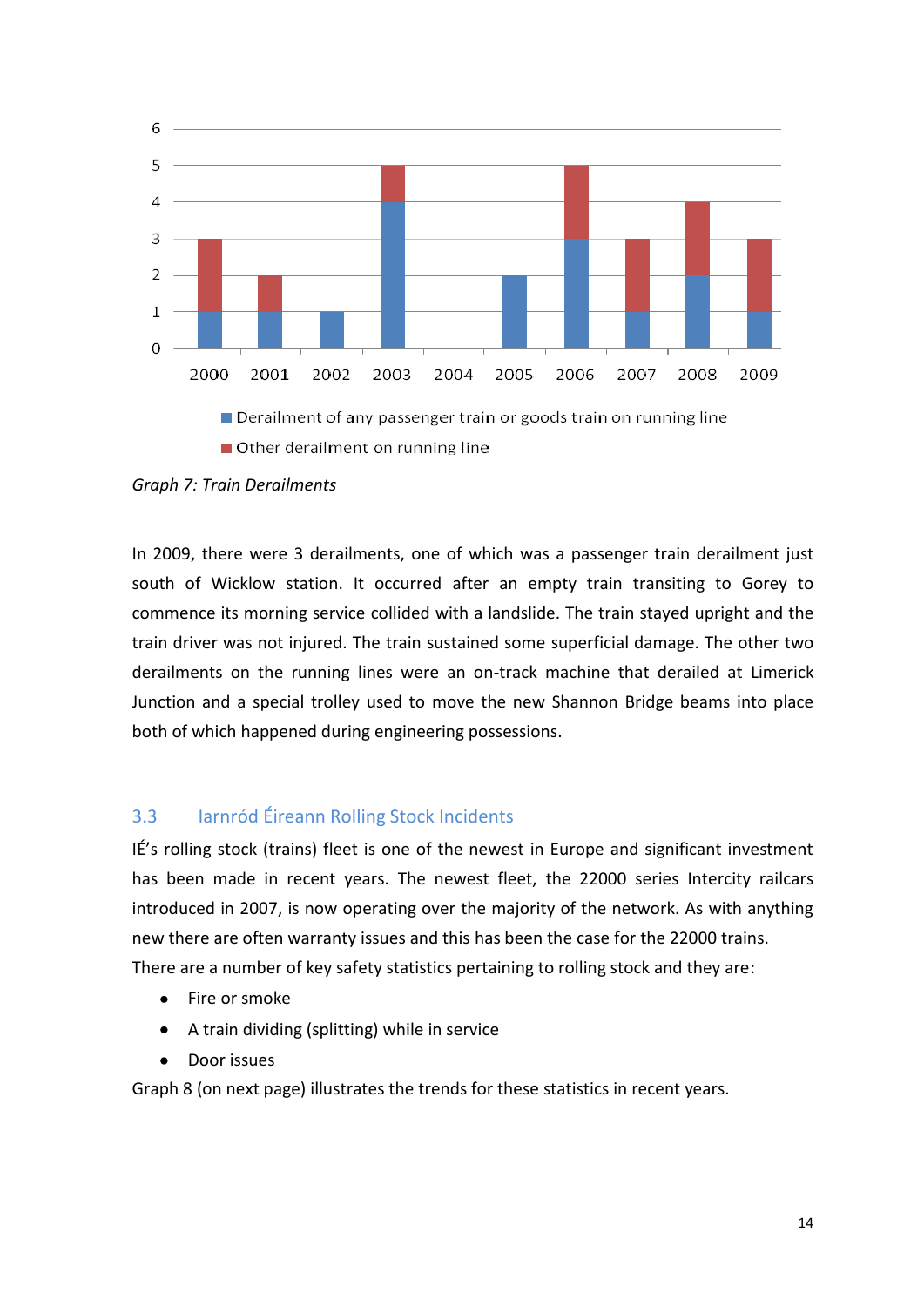

Rolling stock door incident

*Graph 8: Rolling Stock Incidents*

There has been a recent prevalence of fire or smoke incidents on diesel multiple unit trains, a number of which were due to engine component failures. Iarnród Éireann, the train manufacturers and their suppliers have been addressing this issue. In 2009 there were six 'fire and/or smoke' occurrences. All were of a minor nature with on board automatic fire suppression systems functioning as expected.

A train divide is an occurrence where a train splits into two. The split would occur between carriages. In 2009 there was one train divide. It occurred to a 22000 unit in Portlaoise. The 6 carriage train, made up of two, 3 carriage trains coupled together split as it crossed from one track to another. The train was not in service and there were no passengers on board. Both the Railway Accident Investigation Unit (RAIU) and IÉ commenced an investigation into the divide and the cause will be made known in due course.

In terms of door issues, from the peak in 2007 the rate of incidents has all but disappeared. Maintenance, reliability and other vigilance systems are ensuring door incidents are low. There was just one such incident in 2009 and this occurred when a broken spring on a door had necessitated that the door be locked off prior to the trains departure from Heuston. Whilst en route, the train host noted the locked off door and, not being aware of the reason, unlocked it whilst approaching Thurles. The door opened and the train host, on seeing this, reclosed the door.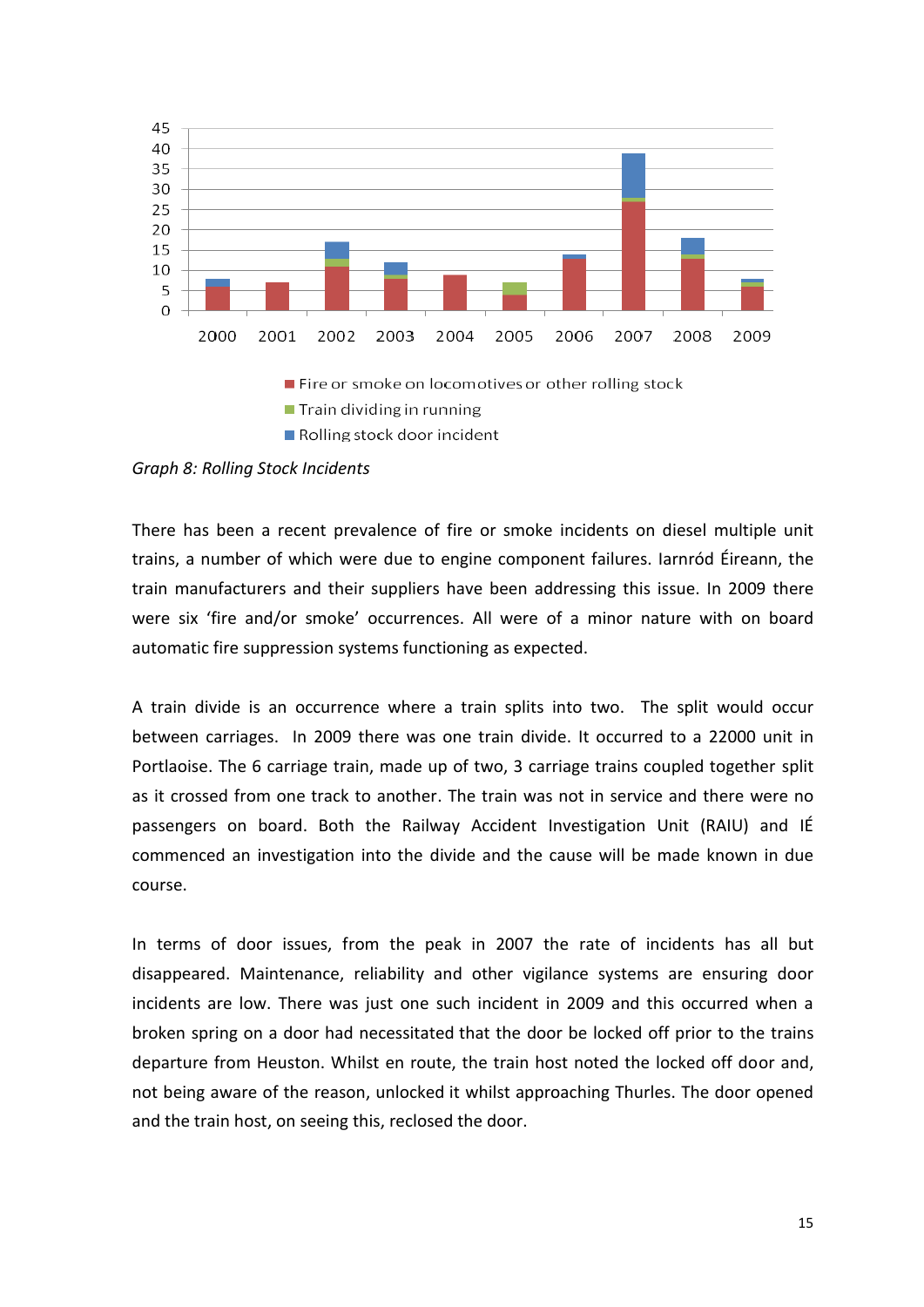#### 3.4 Iarnród Éireann Infrastructure Incidents

IÉ have many thousands of infrastructure assets including track, stations, bridges, culverts, tunnels, level crossings, buildings, cuttings and embankments, points and crossings, signals etc. all of which must be inspected and maintained at varying frequencies.

#### **3.4.1 Broken rails**

There are 2141 track kilometres (km) on the IÉ service network meaning there is circa 4300 rail km that must be inspected. IÉ visually inspects the track at least once per week and rails are ultrasonically tested at least every 2 years, with the vast majority including the main lines being tested annually.



*Graph 9: Broken rails on Passenger lines*

The number of broken rails on passenger lines did not increase in 2009 and none resulted in a train accident. The figures remain consistently low and IÉ remain focused on improving its early detection rate through introducing new technologies and testing regimes.

#### **3.4.2 Bridge Strikes**

A railway bridge may be a road over the railway or carry the railway over a road. A bridge strike is therefore where a road vehicle strikes the parapet or roadside containment of a bridge over the railway or where a road vehicle strikes the underside of a railway bridge. Both types can, in certain circumstances, result in very severe consequences and the road users should be mindful of their driving in the vicinity of the railway and, if driving an oversized vehicle, road vehicle drivers should know their vehicle height.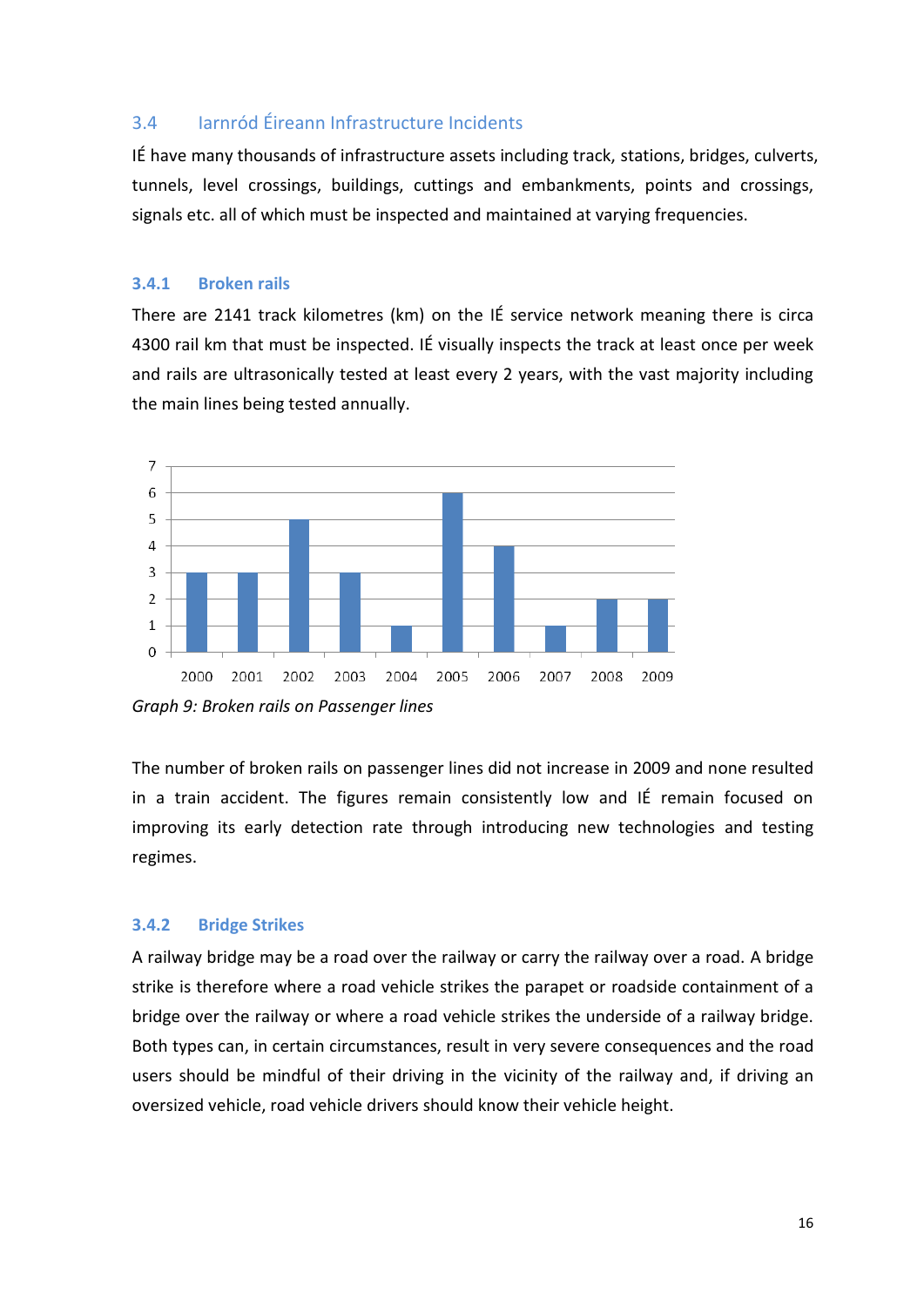

*Graph 10: Railway Bridges struck by road vehicles*

The total number of bridge strikes, i.e., under-bridge and over-bridge, in 2009 was the same as that for 2008. These figures represent a significant fall from the highs of 2005 and 2006 nonetheless the numbers remain high. IÉ categorise each strike depending on the severity and the breakdown for 2009 is illustrated in table 2.

| Category      | <b>Unspecified</b> | <b>Not Serious</b> | <b>Potentially</b><br><b>Serious</b> | <b>Serious</b> | <b>Total</b> |
|---------------|--------------------|--------------------|--------------------------------------|----------------|--------------|
| UB Strikes    | 19                 | 75                 |                                      |                | 98           |
| OB Strikes    |                    |                    |                                      |                | 16           |
| Total Strikes | 25                 | 81                 |                                      |                | 114          |

*Table 2: 2009 Bridge Strikes by category*

In 2009, there was one serious bridge strike where a section of the wall on the approach to the bridge collapsed as a result of being struck by a road vehicle. Fortunately this incident occurred to an over-bridge on the closed Athenry to Tuam section of the network.

IÉ has erected bridge identification plates on almost all of its bridges and the installation of advance warning signs and road diversions has proved beneficial.

#### 3.5 Veolia (Luas) Statistics

Veolia (formally Connex) have been operating the Luas since it commenced operation in June 2004. Passenger numbers remain of the order of 23 million annually and the safety record has to date been extremely good in comparison to other light railways in Europe.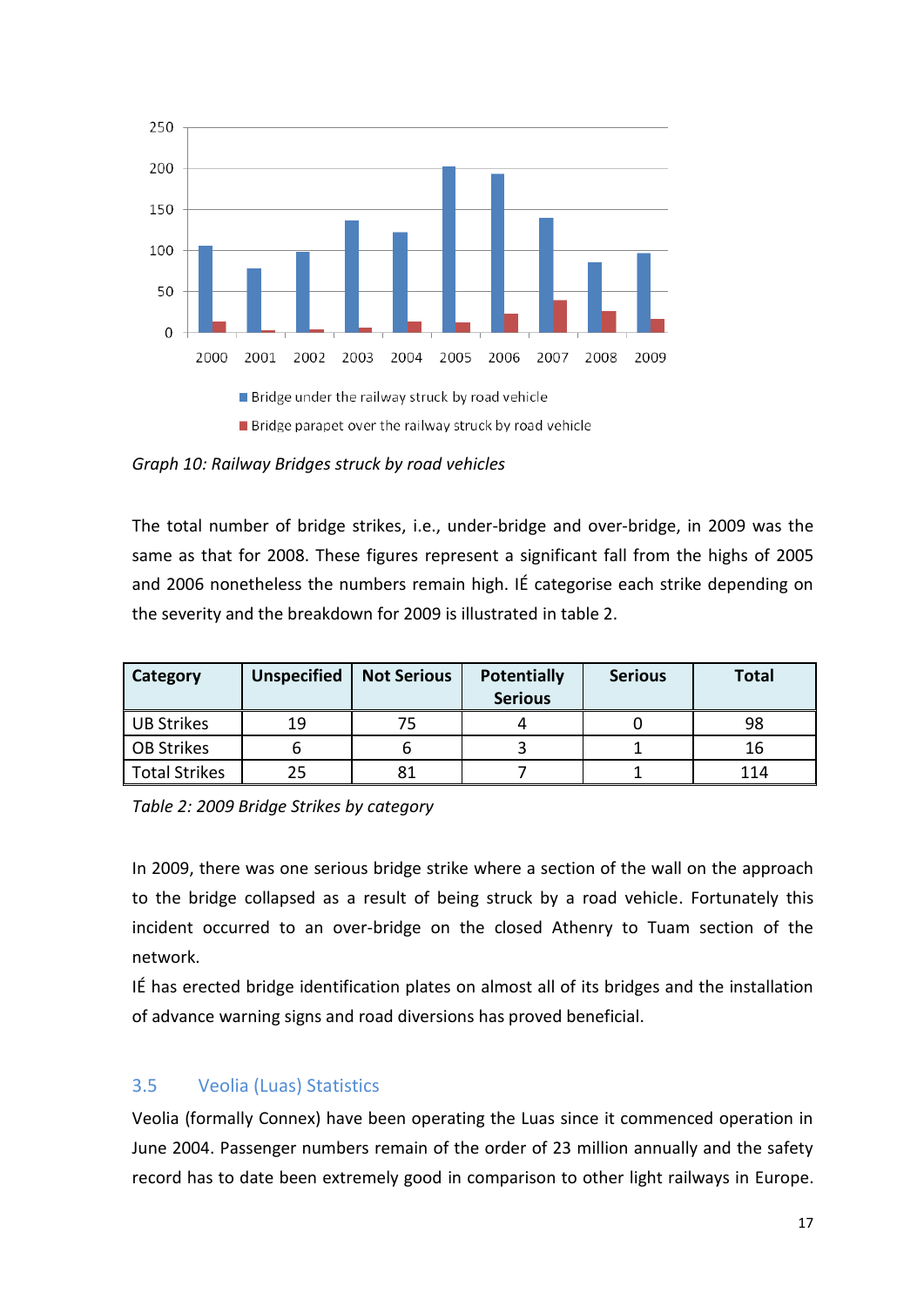Nonetheless the RSC actively monitors Luas operations under its supervision regime. Below are a number of key statistics for salient safety indicators.

#### **3.5.1 Road Traffic Accidents.**

The Luas by its very design interfaces with the public and road traffic along significant sections of its alignment. The Luas operates by 'line of sight' and is no different in its operation to the majority of light rail systems around the world. However, given that the Luas shares sections of the carriageway with road vehicles, accidents will occur. The statistics show that the trend is downward with a 28% decrease in the number of road traffic accidents (RTA) in 2009 compared to 2008.



*Graph 11: Road Traffic Accidents involving a tram*

Dublin City Centre, predictably, is the area where the majority of the road traffic accidents, 80%, are occurring. The most notable of the RTAs in 2009 was the Luas collision with a Dublin bus on O'Connell Street in September where the tram driver and three bus passengers sustained significant injuries. This accident is subject to an RAIU investigation and it is therefore not appropriate to comment further at this time.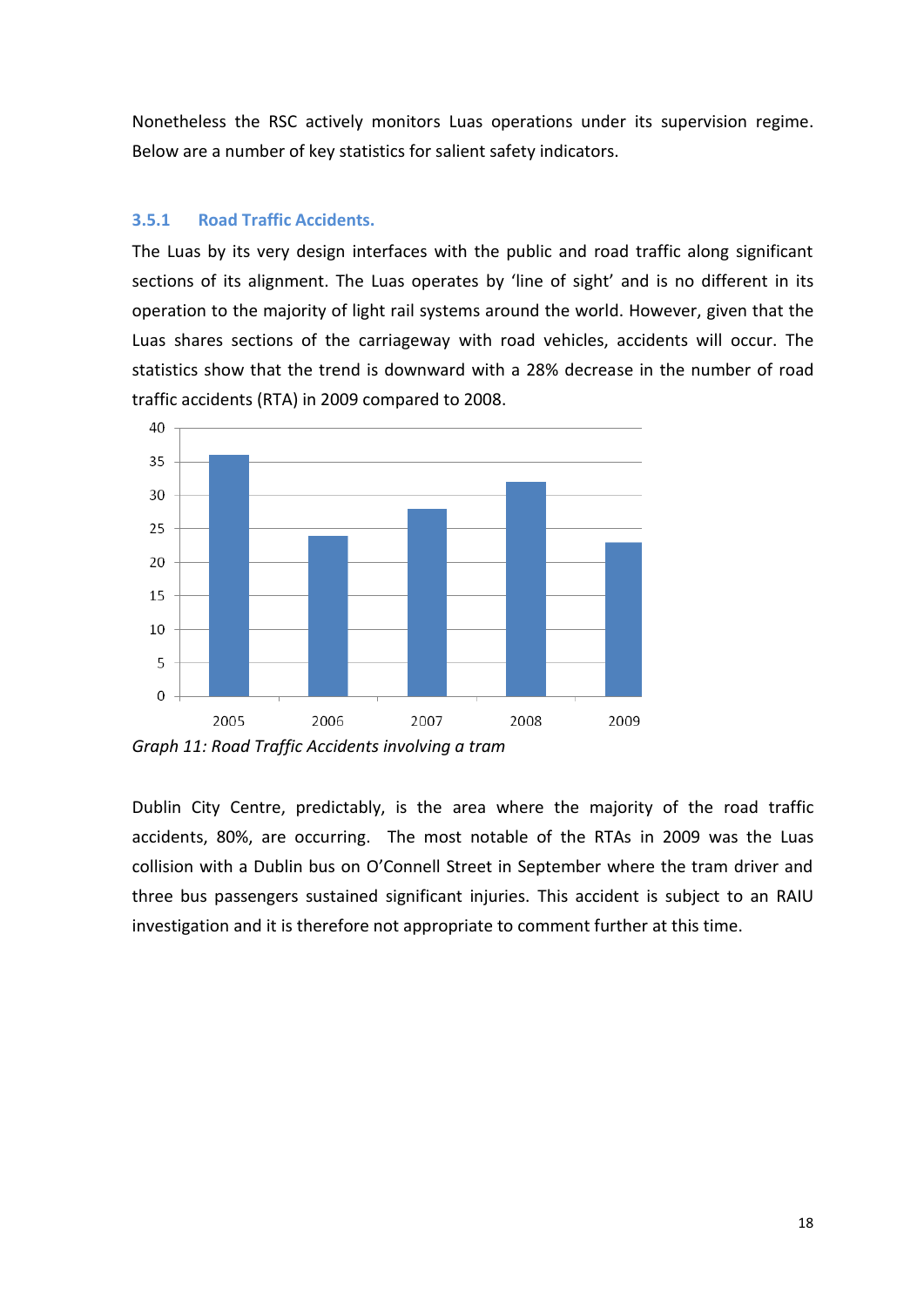

#### **3.5.2 Tram / Pedestrian Contact**



As with RTAs, the vast majority of contact incidents between trams and pedestrians occur in and around the city centre, with a significant proportion occurring along Abbey Street. Indeed the Abbey Street / O'Connell Street intersection accounts for 60% of all contacts. There have, to date, been 4 incidents where people have been required to attend hospital. One of these subsequently died due to their injuries. There were no confirmed serious injuries in 2009. One of the Table 3 provides further detail.

| Year | <b>Total number of</b><br>tram-pedestrian<br>contact incidents | <b>Taken to</b><br>hospital | <b>Confirmed</b><br>serious injury |
|------|----------------------------------------------------------------|-----------------------------|------------------------------------|
| 2005 | 11                                                             | 6                           |                                    |
| 2006 | 21                                                             |                             |                                    |
| 2007 | 18                                                             |                             |                                    |
| 2008 | 20                                                             | 3                           |                                    |
| 2009 | 18                                                             |                             |                                    |

*Table 3: Tram – Pedestrian Contact Statistics*

#### **3.5.3 Tram Derailments**

Since 2005, there have been a total of 11 tram derailments, eight in Luas depots and the remaining three occurring in passenger service. The three in service derailments all occurred at low speeds while a tram was traversing over points and crossings. Given there has been 13.351 million total tram-kilometres run, between January 2005 and the end of 2009, this represents one in-service tram derailment every 4.45 million tram-kilometres.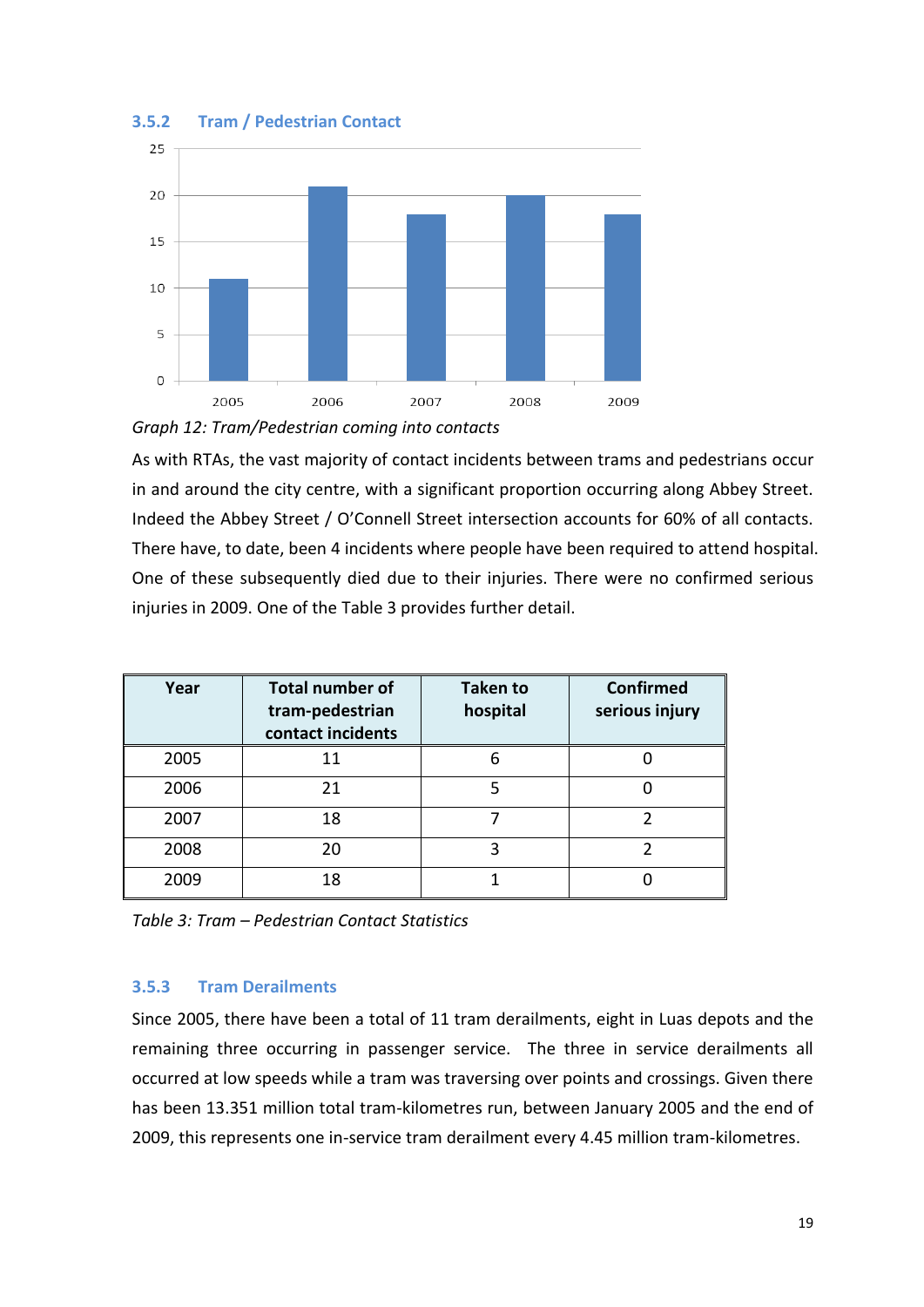The total tram-kilometres run in 2009 was 2.695 million (with 1 million on the Green Line and 1.7 million km on the Red Line), a decline of about 2% compared to 2008. 25.4 million passenger-journeys were completed in 2009, a drop of about 7% compared to 2008.



*Graph 13: Tram Derailments*

In 2009 one tram derailed while in passenger service. This occurred while a tram was traversing a set of points at a very low speed (approximately 15 kph) departing Connolly stop. It was caused by an item of clothing that had become wedged in the points. There were no injuries.

#### **3.5.4 Tram Emergency Brake Applications**

A useful accident precursor indicator is the number of emergency brake (EB) applications made. The LUAS trams have three types of brakes and an EB application is provided when all three work together to slow or stop a tram. Tram drivers are trained in defensive driving techniques and are constantly vigilant of pedestrians, cyclists and road vehicles. However, there are occasions when a driver may need to apply the EB to prevent a collision. Evidence suggests that these EB applications are often made because of acts of commission or omission by the third party, i.e., the road vehicle driver.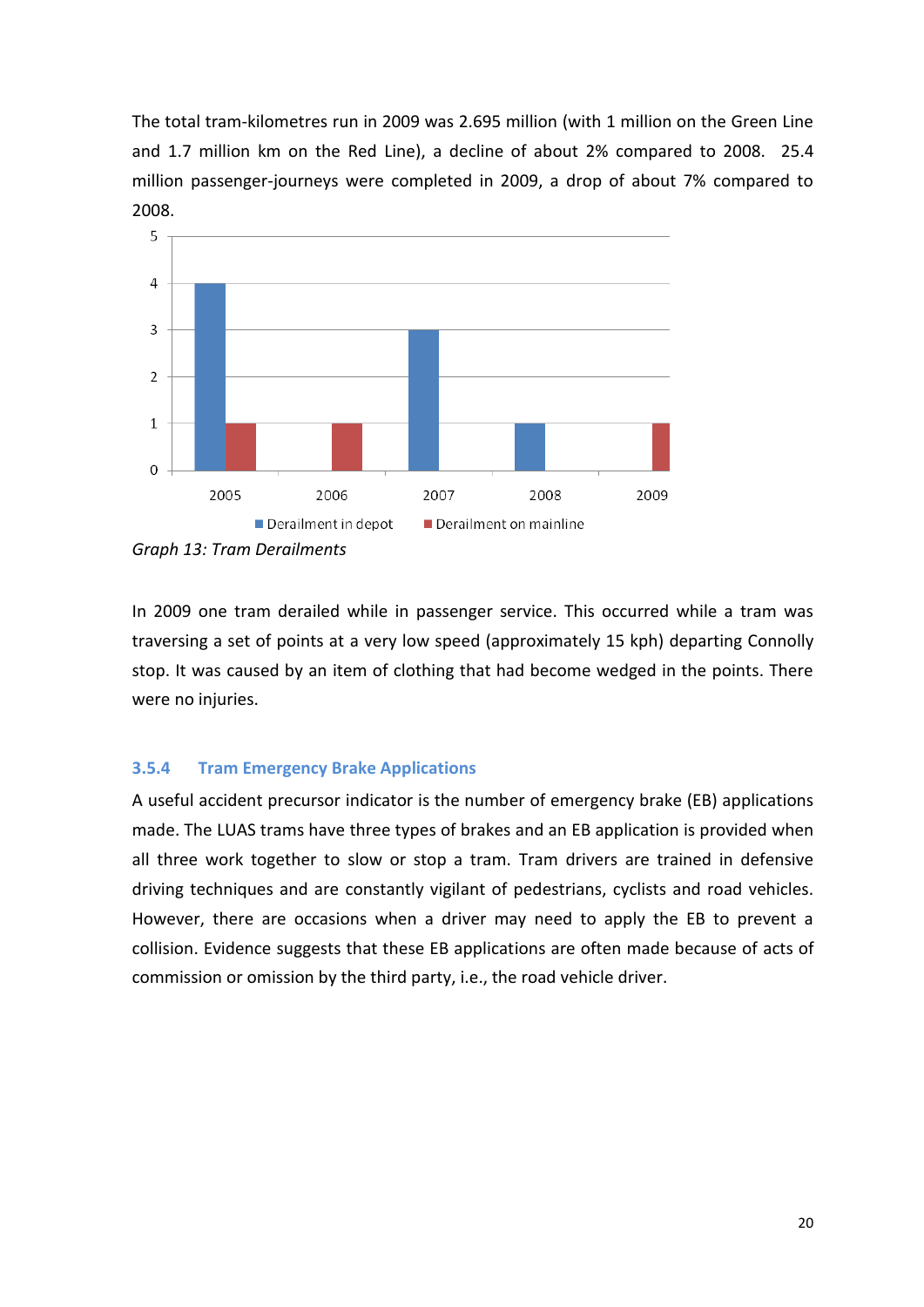

*Graph 14: Emergency Brake Applications*

There are approximately 120 tram drivers employed by Veolia and the 2009 figure of 350 EB applications demonstrates a consistent improvement and suggests that the public are more aware of the trams and tram drivers are more aware of potential incidents.

#### 3.6 Bord Na Móna Statistics

The remit of the RSC in terms of its oversight of Bord Na Móna's (BNM) industrial railway is limited to where it interfaces with public roads. These interfaces are at level crossings and where there are bridges over or under the railway. In terms of key infrastructure statistics there is 710km of track, 98 level crossings, 50 underpasses, of which 47 are under roads and 3 are under Iarnród Éireann rail lines.

In 2009 BNM suffered two derailments, both at the same level crossing. The level crossing, known as Noggus level crossing is located on the Cloughan to Ferbane road which is a regional road in county Offaly.

The RSC undertook a post-incident inspection of the site and the reasons for the derailments became evident. The gates are connected to a deliberate derailment mechanism which, when closed across the railway, prevents a train from striking the gates and/or entering the road. BNM have now designed, manufactured and fitted a new gate locking mechanism to the gates at Noggus and there have been no incidents since then.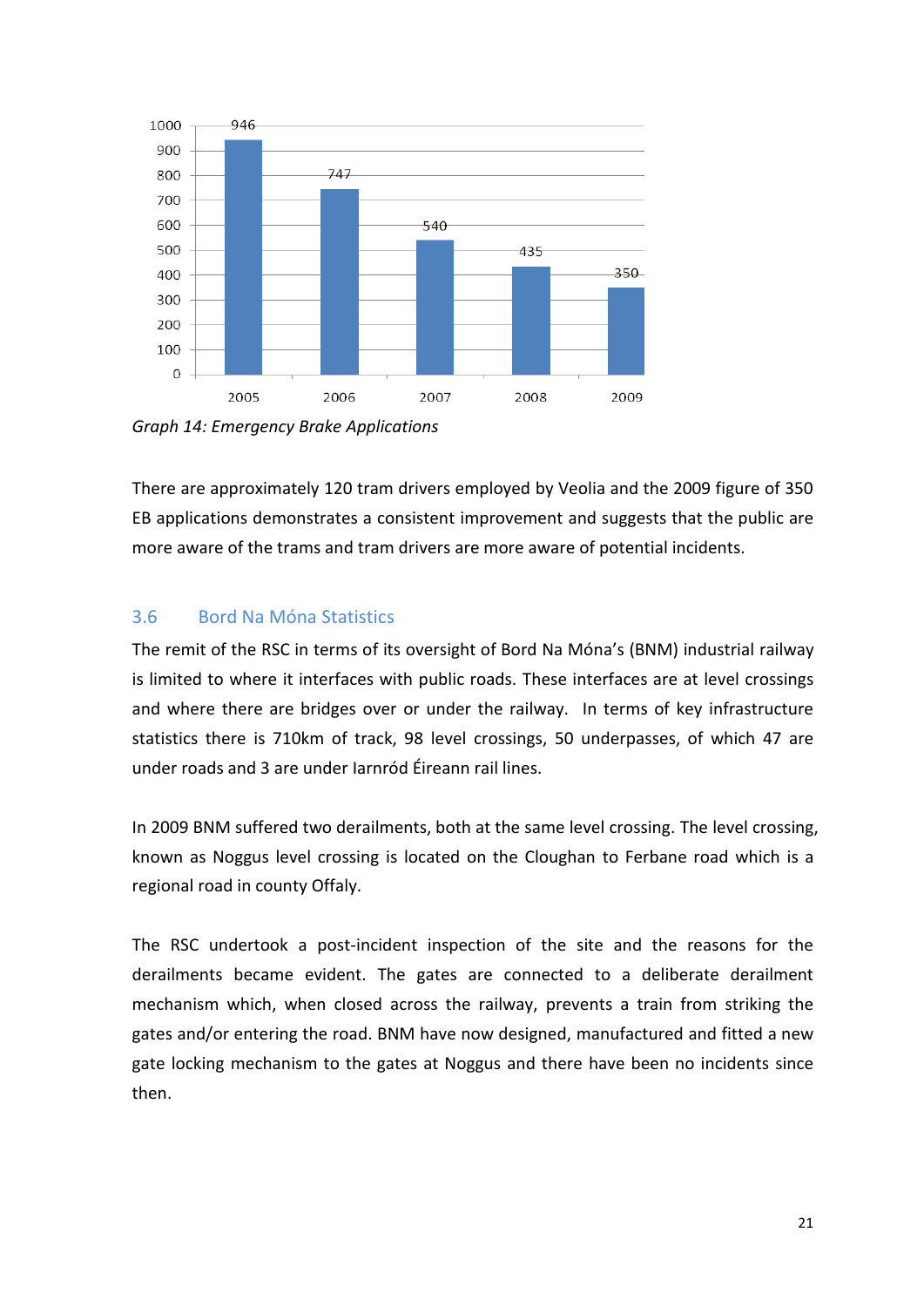#### 3.7 Heritage Railways

A heritage railway is defined in legislation as *'a person who only operates train services or railway infrastructure of historical or touristic interest..'.* The RSC monitor the operations of 9 heritage railways. They are;

- Cavan and Leitrim Railway **Tralee & Dingle Railway**
- Difflin Light railway, Oakfield, Raphoe Waterford & Suir Valley Railway  $\bullet$
- Finntown & Glenties Railway **Conserverse Clare August** Finntown & Glenties Railway  $\bullet$
- $\bullet$
- 
- 
- 
- Listowel Lartigue Monorail **Railway Preservation Society of Ireland**
- Irish Steam Preservation Society Stradbally  $\bullet$  .

In 2009 there was one accident reported to the RSC and this was a derailment that occurred on the Tralee Dingle Railway. The incident occurred on Monday August 3rd 2009 when the driver experienced a slight shudder/movement in the train cab. The driver immediately brought the train to a halt and passengers were dismounted and escorted back to the nearby platform. There were no injuries as a result of this incident. It should also be noted that the line-speed of this operation does not exceed 10mph and the risk of injury is low. The cause of the incident was defective wooden sleepers that have since being replaced.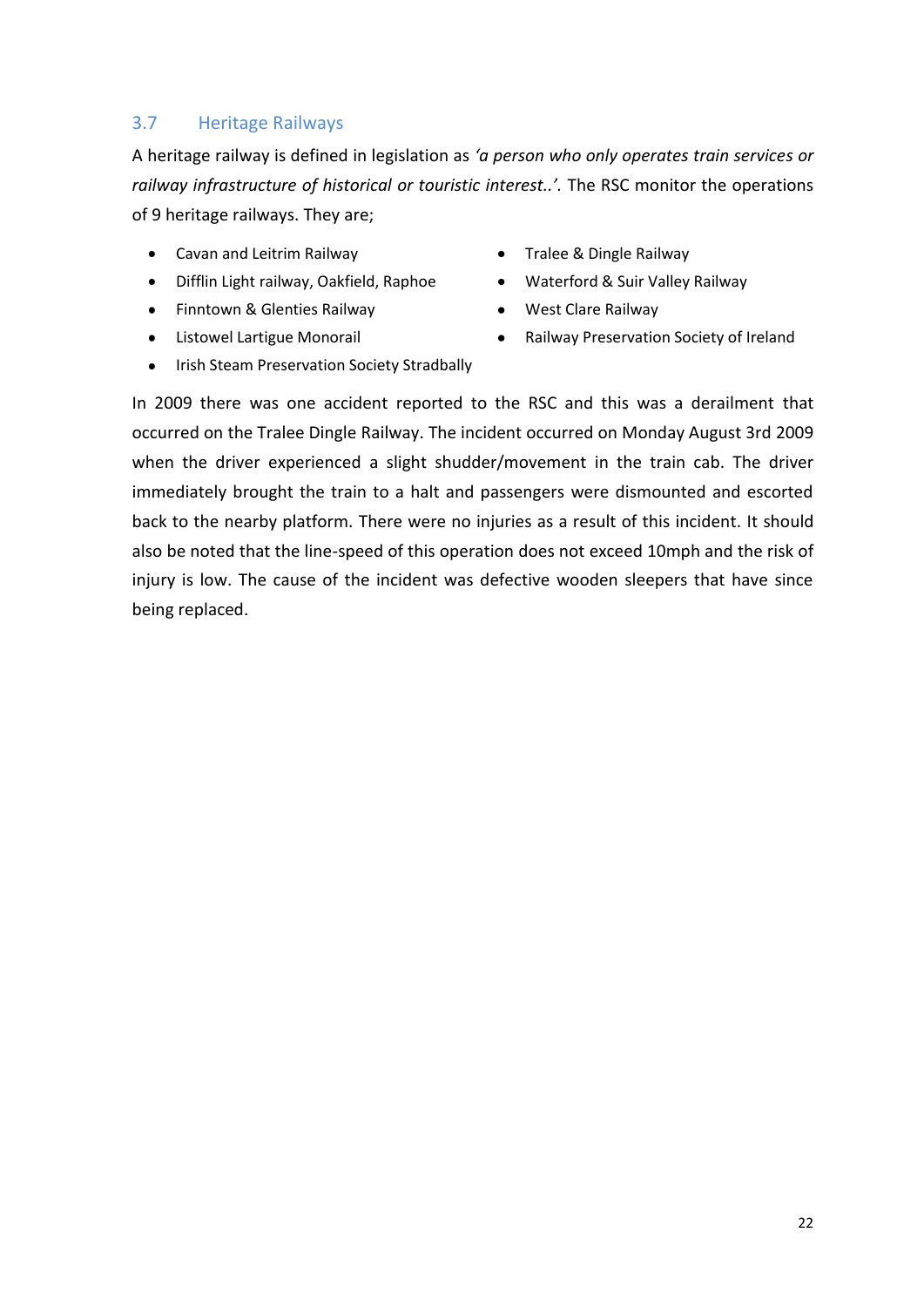### **4 Safety Trends in Europe**

In European terms the RSC are defined as the National Safety Authority (NSA) in Ireland. Each European member state has an NSA which, in accordance with the Railway Safety Directive (2004/49/EC), must send its annual report on railway safety to the European Railway Agency (ERA). The ERA in turn analyses railway safety on a European scale and publish its report. The ERA produces a biennial report, the most recent being for 2006 and 2007. Figures for 2008 and 2009 will be available in the next report due in mid 2010. Some noteworthy statistics from a European perspective are now presented.

#### 4.1 Key European Statistics

In the most recent 'Railway Safety performance in the EU' report (ERA, 2009), data was supplied by 24 National Safety Authorities (NSA) and the Channel Tunnel Safety Authority. The tables below present the most recent coherent data set which is for 2007. The figures, normalised by train-km run, serve to illustrate how Ireland is performing when compared against the overall European average performance.

| Significant* Accidents                                                                                      | Ireland (IE) 2007 | <b>EU 2007</b>   | <b>IE Performance</b> |  |
|-------------------------------------------------------------------------------------------------------------|-------------------|------------------|-----------------------|--|
| Train-km (million)                                                                                          | 16.3              | 4225             |                       |  |
|                                                                                                             | IE rate per 100   | EU rate per 100  |                       |  |
|                                                                                                             | million train-km  | million train-km |                       |  |
| <b>Collisions of Trains</b>                                                                                 | 6.1               |                  | 8.2 Average           |  |
| <b>Derailment of Trains</b>                                                                                 | 0.0               |                  | 13.4 Very good        |  |
| Level crossing Accidents                                                                                    | 6.1               |                  | $30.6$ Good           |  |
| Accidents to persons caused by                                                                              | 12.3              |                  | 39.5 Good             |  |
| rolling stock in motion                                                                                     |                   |                  |                       |  |
| Passenger Fatalities                                                                                        | 0.0               |                  | $1.7$ Good            |  |
| Level Crossing User fatalities                                                                              | 6.1               |                  | $12.6$ Good           |  |
| Passenger Serious Injuries                                                                                  | 0.0               |                  | 6.7 Very good         |  |
| * Resulting in death or serious injury or damage more than €150000 or line closure for<br>more than 6 hours |                   |                  |                       |  |

*Table 4: EU Accident Statistics for year 2007*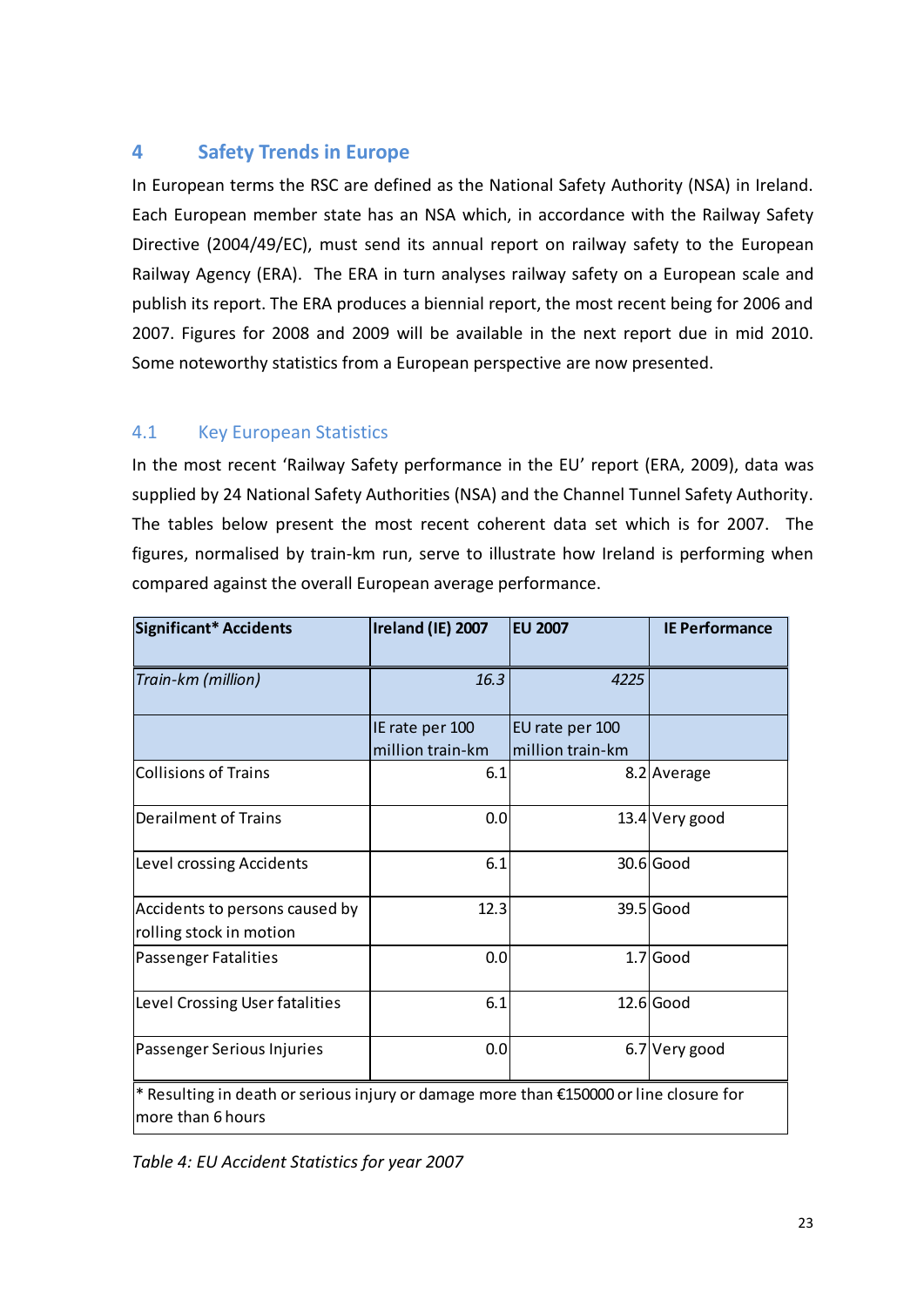In 2007 Ireland still had 28% more level crossings per track-kilometre than the European average. However, as previously stated in section 3.2.1, IÉ has an ongoing level crossing upgrade and closure programme which has undoubtedly been reaping safety benefits.

Table 5 presents the number of accident precursors which is another useful indicator in terms of measuring our safety performance. The figures, normalised by size of network or by train-km run, serve to illustrate how Ireland is performing when compared against the overall European average performance.

| <b>Precursor* Incidents</b>                                     | Ireland (IE) 2007                   | <b>EU 2007</b>                                     | <b>IE Performance</b> |
|-----------------------------------------------------------------|-------------------------------------|----------------------------------------------------|-----------------------|
| Track-km (thousand)                                             | 2.164                               | 312.5                                              |                       |
|                                                                 | IE rate per                         | EU rate per<br>thousand track-km thousand track-km |                       |
| <b>Broken Rails</b>                                             | 0.5                                 |                                                    | 18.5 Very good        |
| <b>Track Buckle</b>                                             | 0.5                                 |                                                    | $12.2$ Very good      |
| Train-km (million)                                              | 16.3                                | 4225                                               |                       |
|                                                                 | IE rate per 100<br>million train-km | EU rate per 100<br>million train-km                |                       |
| Wrong side signalling failure                                   | 6.1                                 |                                                    | 90.8 Very good        |
| Signals Passed at Danger (SPAD)<br>(including shunting signals) | 190.2                               |                                                    | 174.6 Average         |
| <b>Broken Train Wheels</b>                                      | 0.0                                 |                                                    | $4.1$ Good            |
| <b>Broken Train Axles</b>                                       | 0.0                                 |                                                    | $2.4$ Good            |
| * Forerunner events with potential to cause serious accidents   |                                     |                                                    |                       |

*Table 5: EU Accident Precursor Statistics for year 2007*

From the above tables it is evident that Iarnród Éireann (IÉ) is performing well in most categories. However, Ireland's record of SPADs is just average in European terms and there is good scope for improvement here. In similar vein, the train-to-train collision record is not much better than average. As mentioned in section 3.2.2, IÉ investigates all SPADs and has driver monitoring and mentoring procedures in place.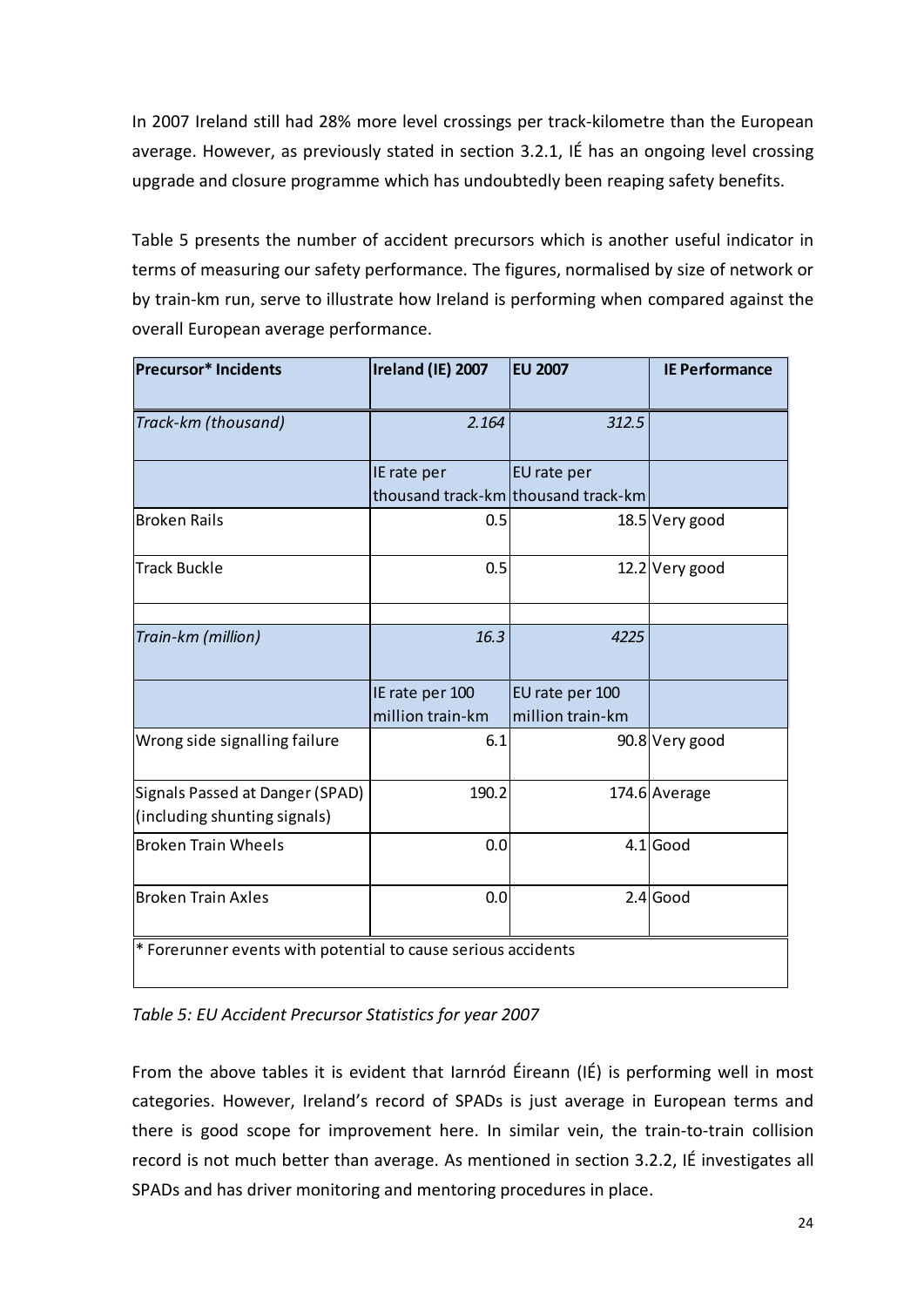#### 4.2 Major Accidents in other Member States

A number of major incidents occurred in 2009 in other EU countries and below is a brief synopsis (based on ERA and NSA information) of some of these.

*The 2009 Viareggio train accident was the [derailment](http://en.wikipedia.org/wiki/Derailment) of a freight train and subsequent fire which occurred on 29 June 2009 in the railway station of [Viareggio,](http://en.wikipedia.org/wiki/Viareggio) [Tuscany](http://en.wikipedia.org/wiki/Tuscany) [\(Central Italy\)](http://en.wikipedia.org/wiki/Central_Italy). Twenty-six people were injured, and as of 22 December 2009, 32 people were confirmed as having died.*

*The 2009 Rudine train derailment occurred on July 24, 2009 near the village of [Rudine](http://en.wikipedia.org/w/index.php?title=Rudine&action=edit&redlink=1) in southern [Croatia,](http://en.wikipedia.org/wiki/Croatia) on the [Zagreb-](http://en.wikipedia.org/wiki/Zagreb)[Split](http://en.wikipedia.org/wiki/Split_(city)) railway line. The accident happened when the two-carriage [tilting train](http://en.wikipedia.org/wiki/Tilting_train) derailed after the front carriage hit the sides of a steep cutting. It is understood that the train lost braking ability on a downhill part of the track.*

*Shortly after the crash, a railway service vehicle coming to the site of the accident to assist in the recovery, also lost braking and at excessive speed nearly hit emergency workers. The initial accident caused the deaths of 6 people, and 55 people were reported as injured.* 

*The Lößnitzgrundbahn head-on collision was a railway accident on 12 September 2009 in [Saxony,](http://en.wikipedia.org/wiki/Saxony) [Germany.](http://en.wikipedia.org/wiki/Germany) It involved two [steam hauled](http://en.wikipedia.org/wiki/Steam_locomotive) passenger trains of the [narrow gauge](http://en.wikipedia.org/wiki/Narrow_gauge) [heritage](http://en.wikipedia.org/wiki/Heritage_railway) Radebeul–[Radeburg railway.](http://en.wikipedia.org/wiki/Radebeul%E2%80%93Radeburg_railway) One hundred and twenty-one people were injured, four of them seriously. Substantial damage was sustained by the locomotives and rolling stock.*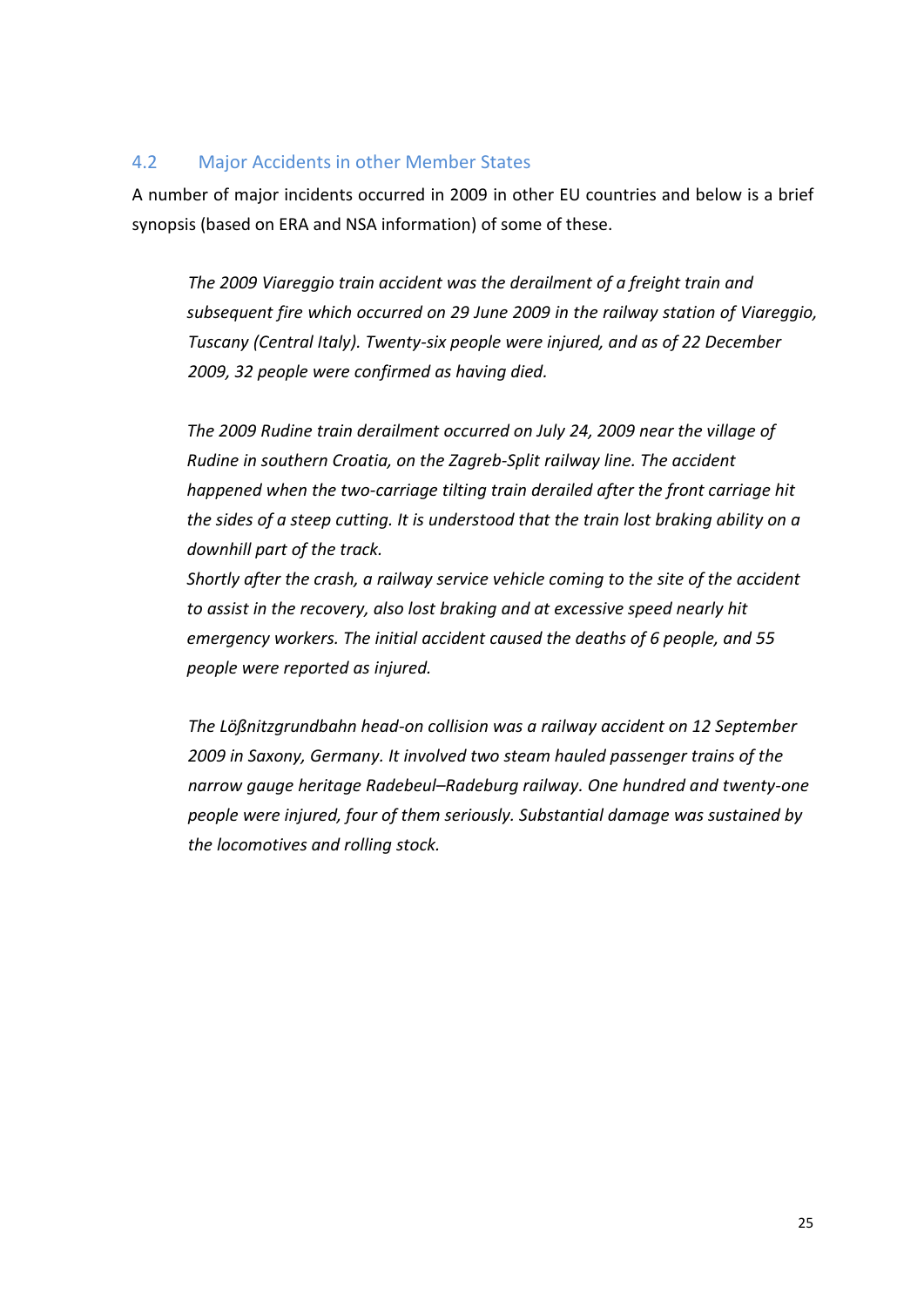## **5 Safety Recommendations (From the RAIU)**

The Railway Accident Investigation Unit (RAIU) is a functionally independent organisation which shares some of the administrative resources of the RSC. The RAIU undertakes 'for cause' investigations into accidents and incident that either meet specific criteria in terms of severity or could have in slightly different circumstances resulted in a more serious accident or incident.

The purpose of an investigation by the RAIU is to improve railway safety by establishing, in so far as possible, the cause or causes of an accident or incident with a view to making recommendations for the avoidance of accidents in the future, or otherwise for the improvement of railway safety. It is not the purpose of an investigation to attribute blame or liability. RAIU's investigations are carried out in accordance with the Railway Safety Act 2005 and European Railway Safety Directive 2004/49/EC.

### 5.1 RAIU Active Investigations

In 2009, the RAIU initiated 8 investigations and they are listed in table 6. The RAIU may, depending on its findings, issue reports on these incidents and make recommendations that the RSC will consider for implementation.

| Date of Incident                | <b>Details</b>                                          |
|---------------------------------|---------------------------------------------------------|
| $29th$ March 2009               | Train collision at Plunkett Station, Waterford          |
| $3rd$ July 2009                 | On Track Machine derailment at Limerick Junction        |
| $16th$ July 2009                | Luas tram derailment at Connolly                        |
| 24 <sup>th</sup> July 2009      | Freight train derailment at Thurles                     |
| 21 <sup>st</sup> August 2009    | Broadmeadows Viaduct (Malahide) partial collapse        |
| 2 <sup>nd</sup> September 2009  | Near Miss Incident at Ferns Lock Automatic Half Barrier |
| 16 <sup>th</sup> September 2009 | Luas Tram / Bus Collision on O'Connell Street, Dublin   |
| 16 <sup>th</sup> November 2009  | Landslide causing train derailment near Wicklow Station |

*Table 6: RAIU investigations initiated in 2009*

#### 5.2 RAIU Investigation Reports

In accordance with the Railway Safety Act 2005, the RAIU endeavours to publish an investigation report not later than 12 months after the date of the incident. In 2009, the RAIU published 5 investigation reports and they are listed in table 7. As a consequence of these reports the RAIU made a total of 13 recommendations which are discussed in section 5.3.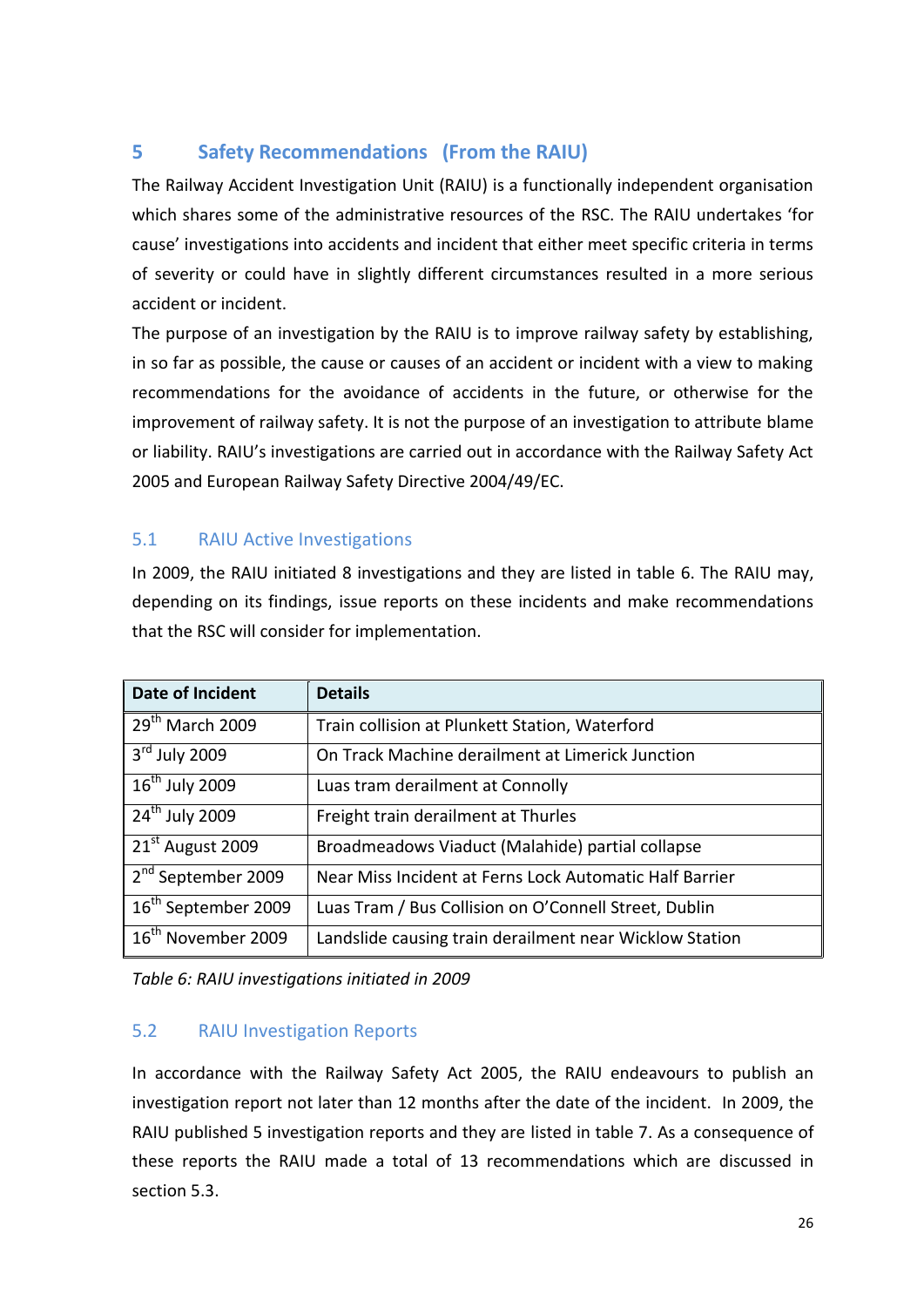| <b>Date Report</b>       | <b>Title of Report</b>                                    | No. of          |
|--------------------------|-----------------------------------------------------------|-----------------|
| <b>Published</b>         |                                                           | recommendations |
|                          |                                                           | made            |
| 2 <sup>nd</sup> March    | Report into the Fatality at Level Crossing XX 032         | 4               |
| 2009                     | between Ballina and Manulla Junction on the 28th          |                 |
| (Report A)               | of February 2008                                          |                 |
| $6th$ April 2009         | Report into the derailment of a Tara Mines freight        | $\overline{2}$  |
| (Report B)               | train at Skerries on the 10th of January 2008             |                 |
| $11^{th}$ May 2009       | Near miss at Ballymurray level crossing on the 14th       | $\overline{2}$  |
| (Report C)               | of June 2008 between Athlone and Westport                 |                 |
| $29th$ July 2009         | Collision between a train and a road vehicle at level     | $\overline{2}$  |
| (Report D)               | crossing XN125, Cappadine, on the Ballybrophy to          |                 |
|                          | Killonan line on the 31st of July 2008                    |                 |
| 1 <sup>st</sup> December | Collision of a train with the gates of level crossing     | 3               |
| 2009                     | XH066, Bridgetown, on the Limerick Junction to            |                 |
| (Report E)               | Rosslare Strand line on the 2 <sup>nd</sup> December 2008 |                 |
|                          |                                                           |                 |

*Table 7: RAIU Investigation Reports published in 2009*

#### 5.3 RAIU Recommendations

The RAIU, through their investigations identify, whenever possible, the immediate cause, causal factor and contributory factors. Having established these, the RAIU can make recommendations and in 2009, 13 were made in conjunction with 5 investigations. In accordance with the Railway Safety Directive the RAIU can address recommendations to the safety authority (the RSC) and, where needed by reason of the character of the recommendation, to other bodies or authorities in the Member State or to other Member States. Member States and their safety authorities shall take the necessary measures to ensure that the safety recommendations issued by the investigating bodies are duly taken into consideration, and, where appropriate, acted upon.

The RAIU are required by law to produce an annual report and submit it to the European Railway Agency (ERA). This report must outline the investigations that have been undertaken and the current status of recommendations made, i.e., implemented, in the process of being implemented, or not implemented. What follows is a summary of the actions taken in relation to the five RAIU Investigation Reports published in 2009.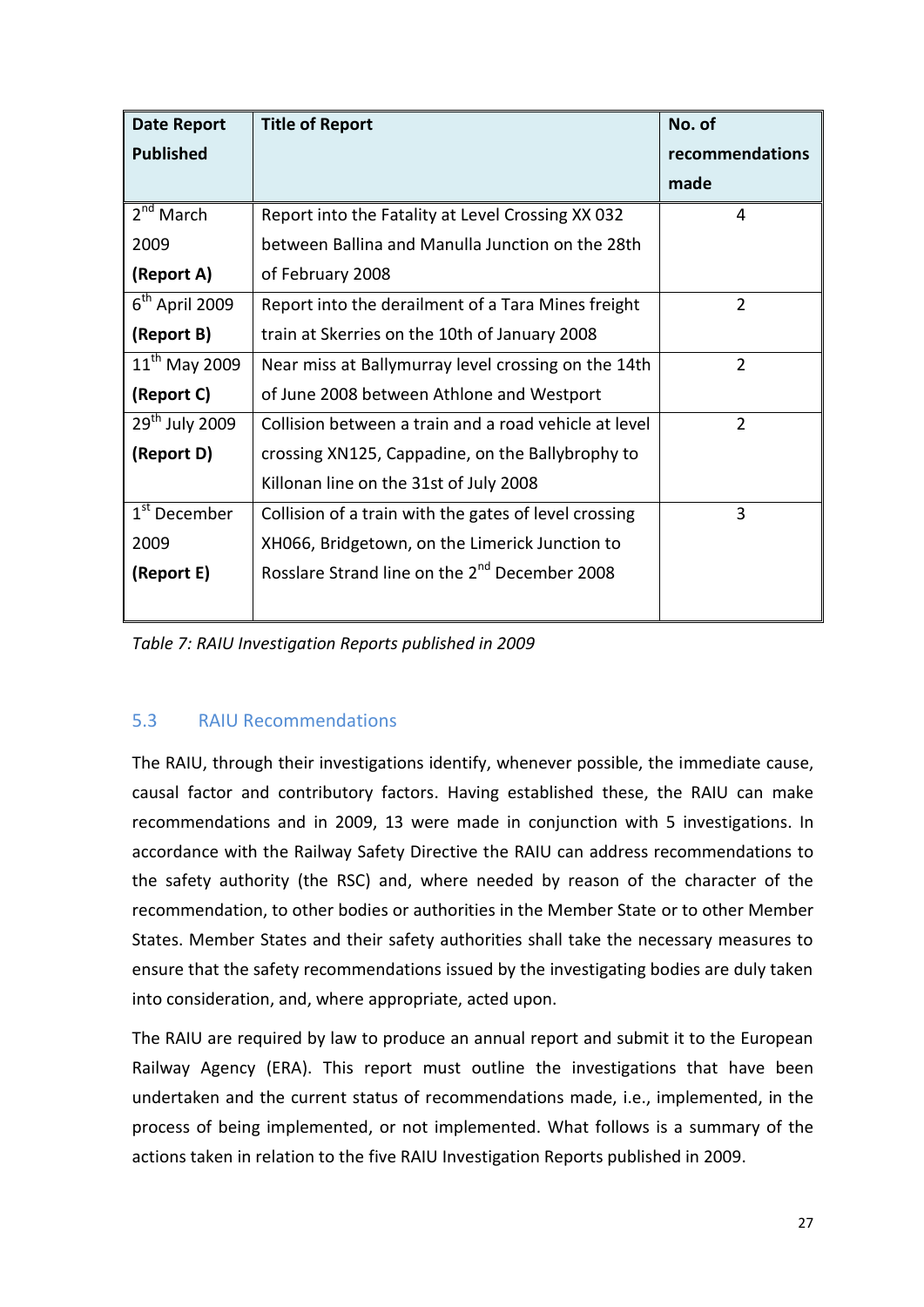**Report A - Report into the Fatality at Level Crossing XX 032 between Ballina and Manulla Junction on the 28th of February 2008.**

Summary:

On the 28th of February 2008 at approximately 11.07 hours the 10.50 hours service from Ballina to Manulla Junction passenger train collided with a car at user operated level crossing XX 032, which is located on the Ballina branch line, approximately 500 yards beyond the 153 milepost in the townland of Knockshanbally, County Mayo.

The sole occupant of the car was fatally injured. There were no other injuries. The leading vehicle of the train was damaged but the train was not derailed

| Number of recommendations made<br>4 |                                                                         |  |
|-------------------------------------|-------------------------------------------------------------------------|--|
|                                     |                                                                         |  |
| Recommendation 1                    | The Railway Safety Commission (RSC) should carry out a review           |  |
|                                     | of the suitability of this type of level crossing on public roads. This |  |
|                                     | review should include, but not be limited to, factors such as           |  |
|                                     | continual misuse, signage, user mobility, environmental and             |  |
|                                     | human factors.                                                          |  |
| Action/s taken /                    | The RSC review is underway.                                             |  |
| in progress                         |                                                                         |  |
|                                     |                                                                         |  |
| <b>Recommendation 2</b>             | Jarnród Éireann (IÉ) should, taking into account the close              |  |
|                                     | proximity of the three level crossings, close or upgrade some or        |  |
|                                     | all of these crossings                                                  |  |
| Action/s taken /                    | A scheme has been prepared for an Under Bridge to close the             |  |
| in progress                         | three level crossings. The planning process is underway.                |  |
|                                     |                                                                         |  |
| <b>Recommendation 3</b>             | IÉ must identify crossings that are regularly misused and take          |  |
|                                     | proactive action to manage the increased risk created by the            |  |
|                                     | misuse.                                                                 |  |
| Action/s taken /                    | Level crossings that are misused are known to IÉ and action is          |  |
| in progress                         | taken to address this. The RSC is following up on this.                 |  |
|                                     |                                                                         |  |
| Recommendation 4                    | IÉ are to put in place procedures that will capture and manage          |  |
|                                     | near miss reports.                                                      |  |
| Action/s taken /                    | IE confirm that 'Near misses' are reported by drivers etc and are       |  |
| in progress                         | recorded in a database. These are reviewed by IÉ management             |  |
|                                     | personnel and appropriate action plans are developed.                   |  |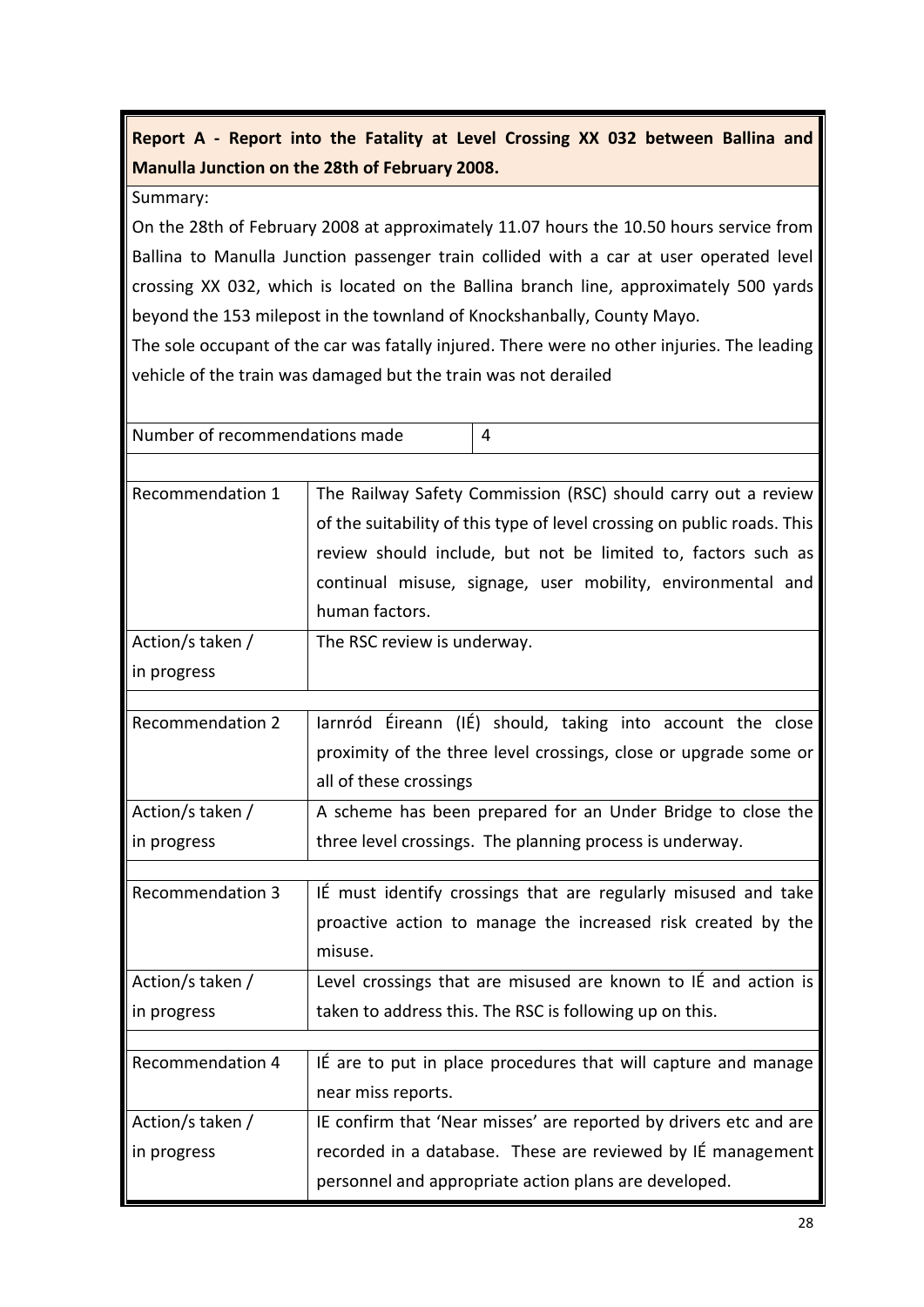# **Report B - Report into the derailment of a Tara Mines freight train at Skerries on the 10th of January 2008**

#### Summary:

At 22.53 hours on the 10th of January, 2008, a Tara Mines freight train operated by Iarnród Éireann consisting of a locomotive and eleven wagons derailed south of Skerries station on the Dublin to Belfast line. The first wagon of the train suffered a burnt off axle journal due to a catastrophic bearing failure, it derailed at the 17 ½ milepost and continued to travel a further 230 yards, damaged crossover SK 244 resulting in the derailment of five further wagons before the train came to a stop. There were no injuries.

| Number of recommendations made |                                 | $\overline{2}$                                                     |
|--------------------------------|---------------------------------|--------------------------------------------------------------------|
|                                |                                 |                                                                    |
| Recommendation 1               |                                 | It should put in place a risk based process to ensure ongoing      |
|                                |                                 | review of the suitability of the temperature settings of the train |
|                                | 'Hot Axle' detection equipment  |                                                                    |
| Action/s taken /               |                                 | It have completed its review and have changed the temperature      |
| in progress                    |                                 | settings to provide earlier indications of potential issues.       |
|                                |                                 |                                                                    |
| <b>Recommendation 2</b>        |                                 | It are to identify the necessary maintenance requirements for all  |
|                                |                                 | Class D bearings, including producing detailed maintenance         |
|                                |                                 | procedures taking into account their operational conditions and    |
|                                |                                 | allowing for traceability of safety critical components, with      |
|                                | being<br>assistance             | sought from the<br>Original<br>Equipment                           |
|                                | Manufacturer where appropriate. |                                                                    |
| Action/s taken /               |                                 | It have revised their maintenance processes ensuring traceability  |
| in progress                    |                                 | of safety critical components such as bearings.                    |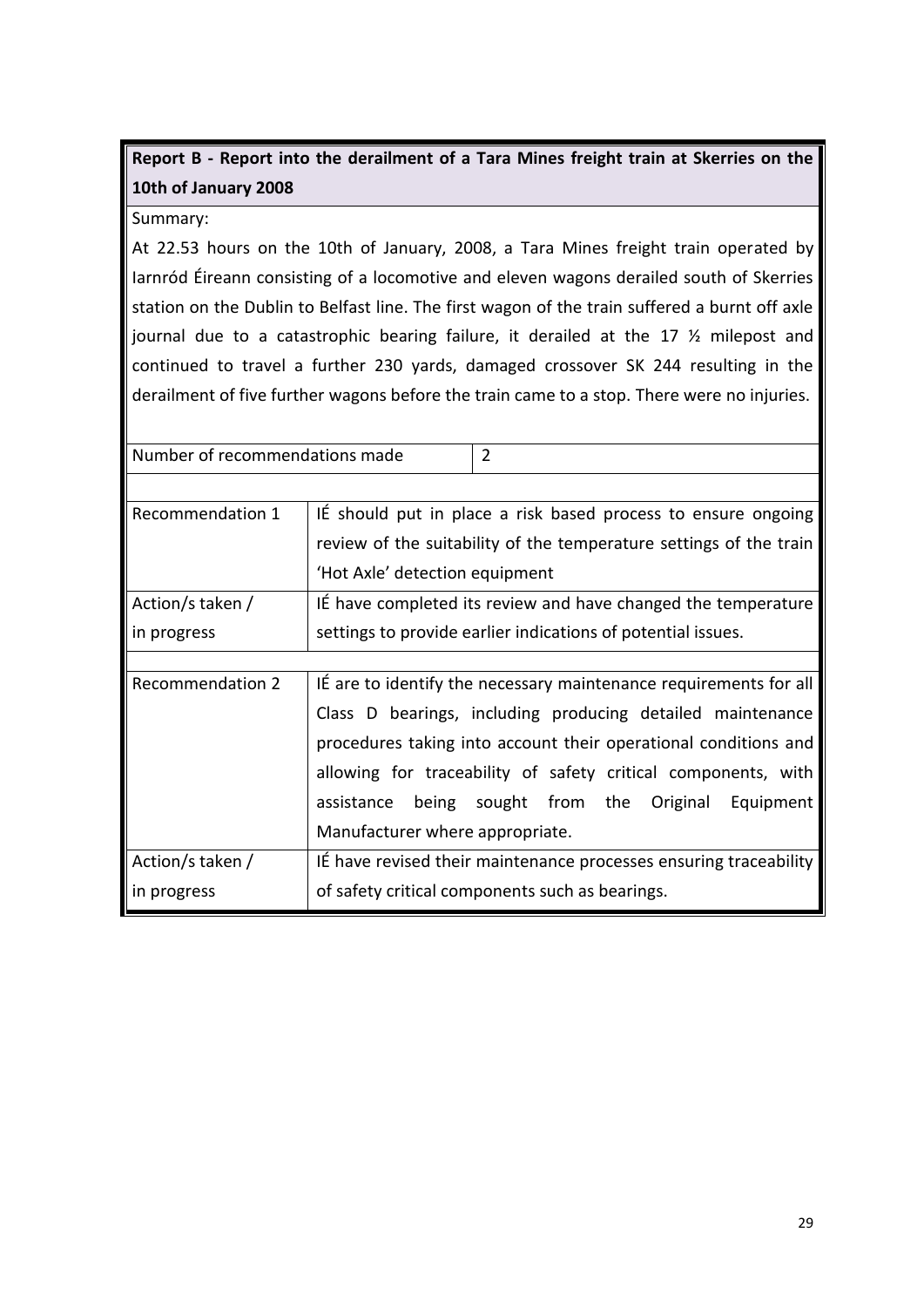# **Report C - Near miss at Ballymurray level crossing on the 14th of June 2008 between Athlone and Westport**

Summary:

On the 14th of June 2008 at 8.50 hours an empty Diesel Multiple Unit, travelling from Manulla Junction to Dublin, passed through the raised barriers of Ballymurray level crossing, XM 075. Approximately two seconds prior to the Diesel Multiple Unit passing, a car crossed through the level crossing and as Diesel Multiple Unit crossed the crossing another car approached but came to a stop. There were no injuries and there was damage to infrastructure.

| Number of recommendations made | $\overline{2}$                                                    |
|--------------------------------|-------------------------------------------------------------------|
|                                |                                                                   |
| Recommendation 1               | IÉ should ensure all safety critical staff have undertaken safety |
|                                | critical communications training and that their ongoing           |
|                                | competency management systems specifically monitors the           |
|                                | quality of safety critical communications.                        |
| Action/s taken /               | It have introduced new training in safety critical communications |
| in progress                    | and have a programme of training in place.                        |
|                                |                                                                   |
| <b>Recommendation 2</b>        | It should put in place safe work methods for the maintenance of   |
|                                | automatic half barrier type level crossing, these methods should  |
|                                | include risk assessments for any hazards identified in the        |
|                                | maintenance of AHBs.                                              |
| Action/s taken /               | New standards for the maintenance of level crossings have been    |
| in progress                    | issued. Safety notices have been issued and briefed to            |
|                                | maintenance staff. All key personnel have attended a briefing     |
|                                | course on rules with particular emphasis on communications.       |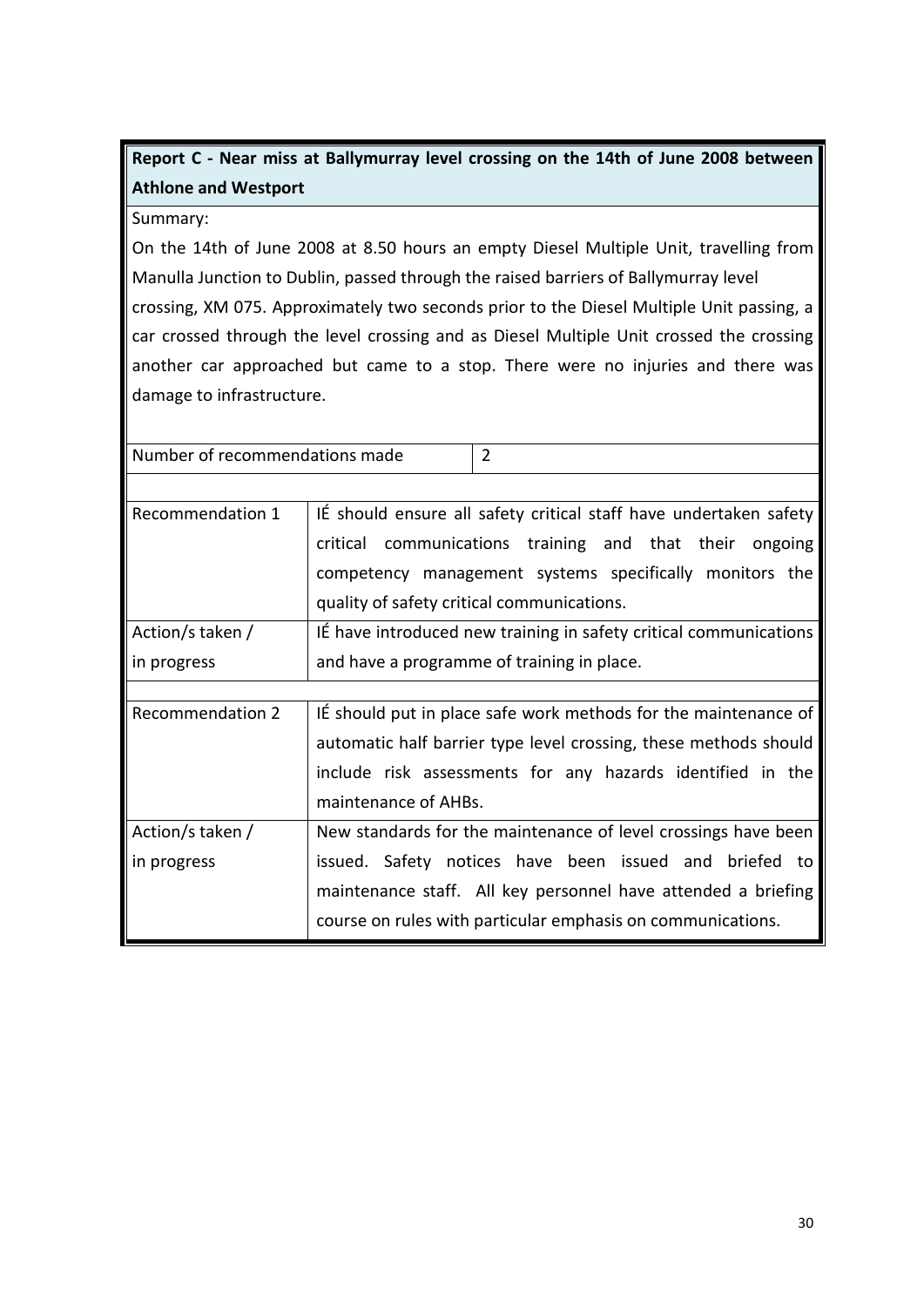**Report D - Collision between a train and a road vehicle at level crossing XN125, Cappadine, on the Ballybrophy to Killonan line on the 31st of July 2008**

Summary:

On the 31st of July 2008 at approximately 17.20 hours, a Diesel Multiple Unit train collided with a road vehicle at level crossing XN125, Cappadine. The train involved was the 16.45 hours Iarnród Éireann service from Limerick to Ballybrophy. As the train approached the Level Crossing, located in the townland of Cappadine in County Tipperary, the train driver saw a road vehicle stopped with its front protruding onto the railway line. The train driver sounded the horn and made an emergency brake application. The train struck the road vehicle, a Toyota Corolla car, and then continued to travel approximately 130 metres past the level crossing before coming to a stop. There were no injuries, the front of the car was extensively damaged and there was minor damage to the train.

| Number of recommendations made | 2                                                                         |
|--------------------------------|---------------------------------------------------------------------------|
|                                |                                                                           |
| Recommendation 1               | IE should assess the risks relating to road users' behaviour in           |
|                                | identifying a safe stopping position at User Worked Level                 |
|                                | Crossings and based on the outcome of this risk assessment,               |
|                                | Jarnród Éireann should introduce measures to allow safe use of            |
|                                | this type of level crossing;                                              |
| Action/s taken /               | Work has commenced with an initial task being the roll-out of             |
| in progress                    | new clearer level crossing signage being installed on all user            |
|                                | worked level crossings.                                                   |
|                                |                                                                           |
| <b>Recommendation 2</b>        | IE should carry out risk assessments on level crossings that fail to meet |
|                                | the viewing distances specified in the Railway Safety Commission          |
|                                | guidance and implement appropriate measures in order to meet this         |
|                                | guidance as a minimum.                                                    |
| Action/s taken /               | A programme is being implemented to improve viewing distances at          |
| in progress                    | user worked level crossings.                                              |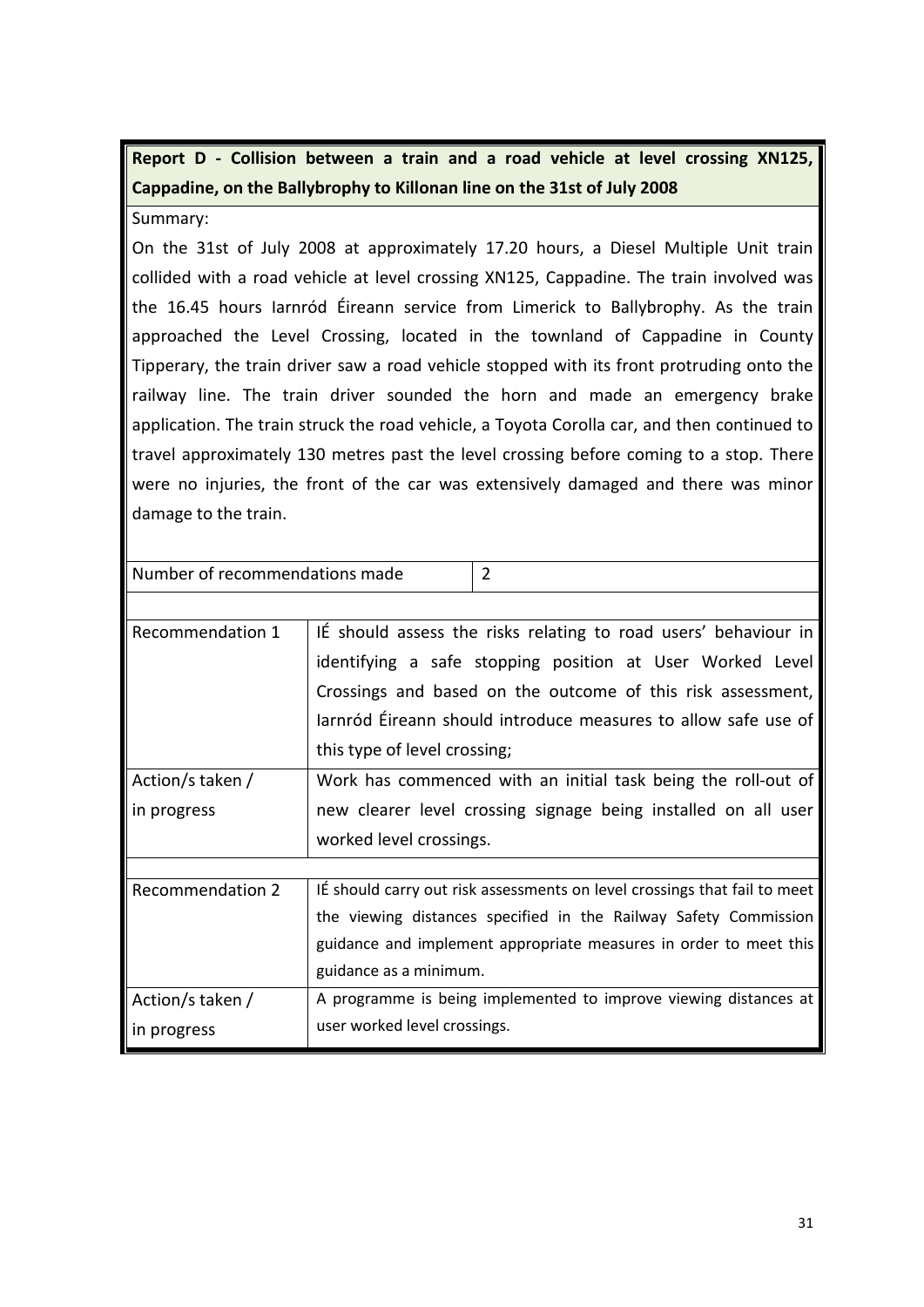**Report E - Collision of a train with the gates of level crossing XH066, Bridgetown, on the Limerick Junction to Rosslare Strand line on the 2nd December 2008**

Summary:

On the 2nd of December 2008 at 09.40 hours an infrastructure maintenance train approached level crossing XH066 at Bridgetown when the level crossing gates were closed across the railway line. The train driver had expected them to be open based upon his statement reporting that he had a proceed signal. However, the gates were closed across the railway and the train struck the gates and came to a stop approximately thirtynine and a half metres beyond the level crossing. The gatekeeper suffered shock and the gates of XH066 were destroyed. There were no other injuries.

| Number of recommendations made | 3                                                                |
|--------------------------------|------------------------------------------------------------------|
|                                |                                                                  |
| Recommendation 1               | larnród Éireann should review the training and competency        |
|                                | management of gatekeepers and signalling maintenance             |
|                                | personnel                                                        |
| Action/s taken /               | A competence based database for Signalling staff is currently    |
| in progress                    | being developed. Specific competencies for signalling front line |
|                                | staff have been allocated. Trial of the new system for SET is    |
|                                | expected to begin in June 2010.                                  |
|                                |                                                                  |
| <b>Recommendation 2</b>        | Jarnród Éireann should review the design of signal indicators to |
|                                | ensure their design encourages correct interpretation            |
| Action/s taken /               | A review of the signal indicator has been undertaken. The        |
| in progress                    | repeaters are geographically positioned and have been labelled.  |
|                                |                                                                  |
| <b>Recommendation 3</b>        | The RSC should audit IÉ's training and competency management     |
|                                | system to verify its effectiveness                               |
| Action/s taken /               | The RSC have finalised its 2010 annual audit programme and the   |
| in progress                    | first of two audits was completed in May 2010. The second audit  |
|                                | will be completed by the end Q3 2010.                            |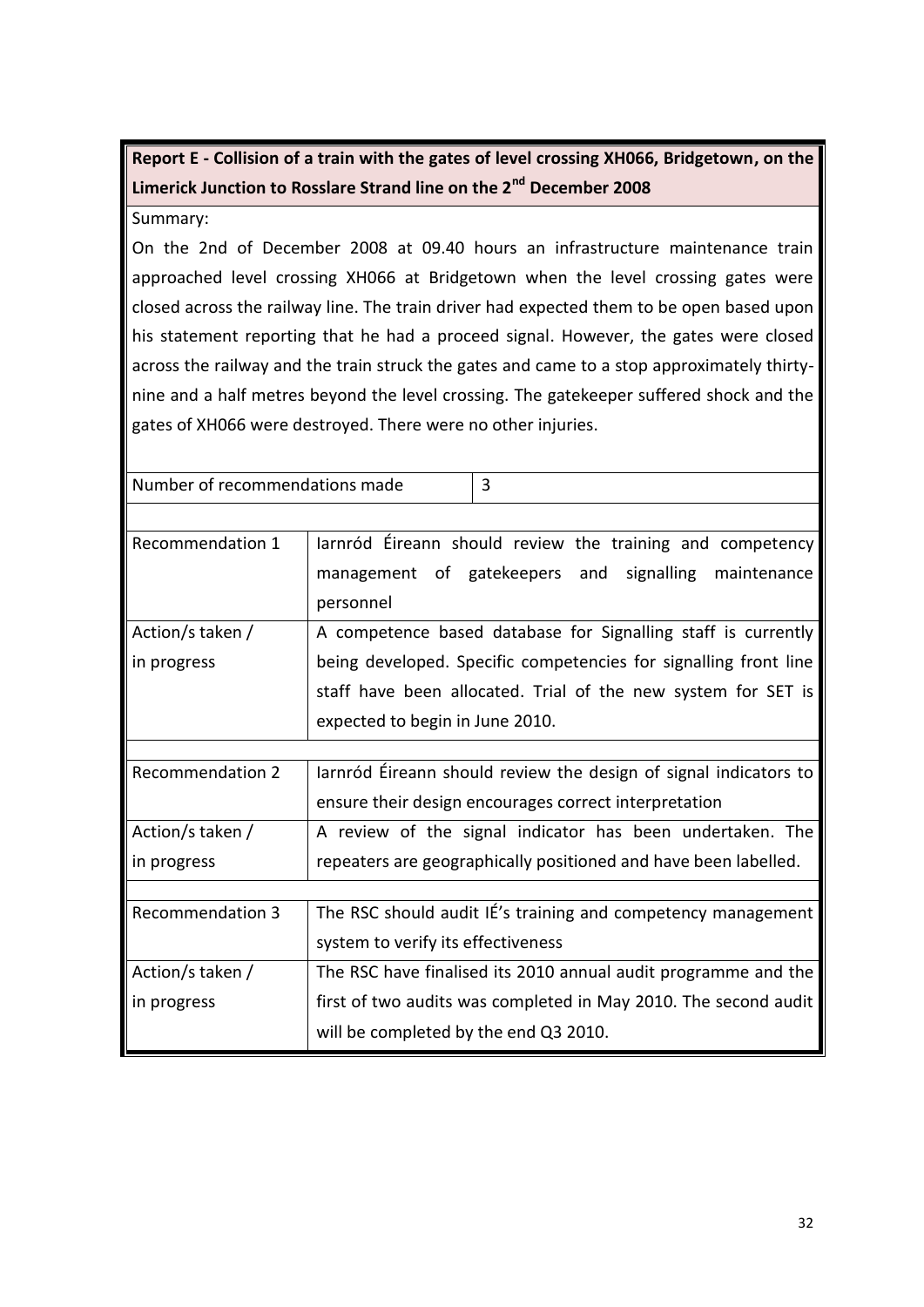#### **6 Conclusions**

In the main, the safety performance of both Iarnród Éireann and Veolia improved in 2009. Unfortunately, 2009 will more than likely be remembered for the near-catastrophic incident at the Broadmeadows Viaduct in north county Dublin. The Dublin Bus / Luas tram crash on O'Connell Street was also a low point in terms of railway safety. Fortunately, there were no fatalities in either accident and the RSC are actively engaging with both Iarnród Éireann and Veolia to ensure similar accidents do not reoccur.

Apart from the abovementioned incident, the available data indicates that Iarnród Éireann's safety performance improved in 2009. While there was a moderate increase in the number of Signals Passed at Danger and broken rails, there were no passenger fatalities or serious injuries in 2009, the number of bridge strikes (114) was the same as that in 2008 and there were decreases in the number of train collisions and derailments and a continued reduction in the number of rolling stock incidents.

In the European context, Iarnród Éireann has a good safety record and compares well against other countries in the vast majority of categories. It is fair to say that, more often than not, Iarnród Éireann is a top 5 performer in terms of European railway safety.

The LUAS safety performance, with the exception of the O'Connell Street accident, was positive in 2009. There were no fatalities in 2009 and the number of road traffic accidents reduced, as did the number of tram/pedestrian incidents.

The RSC will, in its role as safety regulator, continue to work closely with the railway companies to strive for safer railways in Ireland with an ultimate goal of zero accidents.